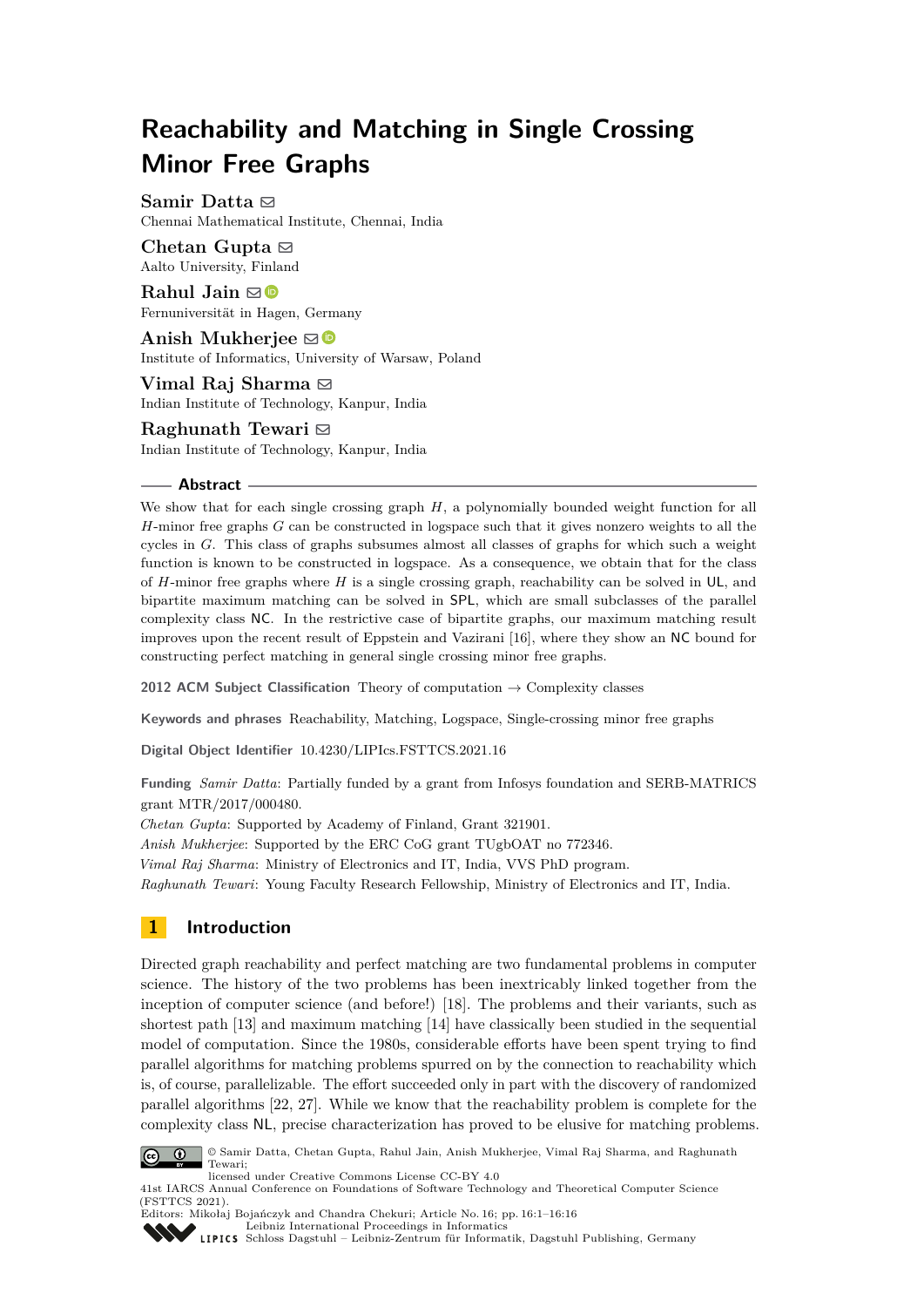#### **16:2 Reachability and Matching in Single Crossing Minor Free Graphs**

The 1990s saw attempts in this direction when surprisingly "small" upper bounds were proved [\[2\]](#page-13-0) for the perfect matching problem, although in the non-uniform setting. At roughly the same time, parallel algorithms for various versions of the matching problem for restricted graph classes like planar [\[26\]](#page-15-2) and bounded genus [\[25\]](#page-15-3) graphs were discovered. The last two decades have seen efforts towards pinning down the exact parallel complexity of reachability and matching related problems in restricted graph classes [\[6,](#page-14-4) [24,](#page-15-4) [9,](#page-14-5) [10,](#page-14-6) [5,](#page-14-7) [21,](#page-15-5) [19,](#page-14-8) [20\]](#page-14-9). Most of these papers are based on the method of constructing *nonzero circulations*.

The circulation of a simple cycle is the sum of its edge-weights in a fixed orientation (see Section [2](#page-2-0) for the definition) and we wish to assign polynomially bounded weights to the edges of a graph, such that every simple cycle has a nonzero circulation. Assigning such weights *isolates* a reachability witness or a matching witness in the graph [\[33\]](#page-15-6). Constructing polynomially bounded isolating weight function in parallel for general graphs has been elusive so far. The last five years have seen rapid progress in the realm of matching problems, starting with [\[17\]](#page-14-10) which showed that the method of nonzero circulations could be extended from topologically restricted (bipartite) graphs to general (bipartite) graphs. A subsequent result extended this to all graphs [\[32\]](#page-15-7). More recently, the endeavour to parallelize planar perfect matching has borne fruit [\[30,](#page-15-8) [4\]](#page-13-1) and has been followed up by further exciting work [\[3\]](#page-13-2).

We know that polynomially bounded weight functions that give nonzero circulation to every cycle can be constructed in logspace for planar graphs, bounded genus graphs and bounded treewidth graphs  $[6, 10, 11]$  $[6, 10, 11]$  $[6, 10, 11]$  $[6, 10, 11]$  $[6, 10, 11]$ . Planar graphs are both  $K_{3,3}$ -free and  $K_5$ -free graphs. Such a weight function is also known to be constructable in logspace for  $K_{3,3}$ -free graphs and  $K_5$ -free graphs, individually  $[5]$ . A natural question arises if we can construct such a weight function for *H*-minor-free graphs for any arbitrary graph *H*. A major hurdle in this direction is the absence of a space-efficient (Logspace) or parallel algorithm (NC) for finding a structural decomposition of *H*-minor free graphs. However, such a decomposition is known when *H* is a single crossing graph. This induces us to solve the problem for single crossing minor-free (SCM-free) graphs. An SCM-free graph can be decomposed into planar and bounded treewidth graphs. Moreover,  $K_{3,3}$  and  $K_5$  are single crossing graphs. Hence our result can also be seen as a generalization of the previous results on these classes. There have also been important follow-up works on parallel algorithms for SCM-free graphs [\[16\]](#page-14-0). SCM-free graphs have been studied in several algorithmic works (for example [\[31,](#page-15-9) [7,](#page-14-12) [12\]](#page-14-13)).

### **1.1 Our Result**

In this paper, we show that results for previously studied graph classes (planar, constant tree-width and *H*-minor free for  $H \in \{K_{3,3}, K_5\}$  can be extended and unified to yield similar results for SCM-free graphs.

<span id="page-1-0"></span>▶ **Theorem 1.** *There is a logspace algorithm for computing polynomially-bounded, skewsymmetric nonzero circulation weight function in SCM-free graphs.*

An efficient solution to the circulation problem for a class of graphs yields better complexity bounds for determining reachability in the directed version of that class and constructing minimum weight maximum-matching in the bipartite version of that class. Theorem [1](#page-1-0) with the results of [\[8,](#page-14-14) [28\]](#page-15-10), yields the following:

<span id="page-1-1"></span>▶ **Corollary 2.** *For SCM-free graphs, reachability is in* UL ∩ coUL *and minimum weight bipartite maximum matching is in* SPL*.*

Also using the result of [\[35\]](#page-15-11), we obtain that the *Shortest path* problem in SCM-free graphs can be solved in UL ∩ coUL.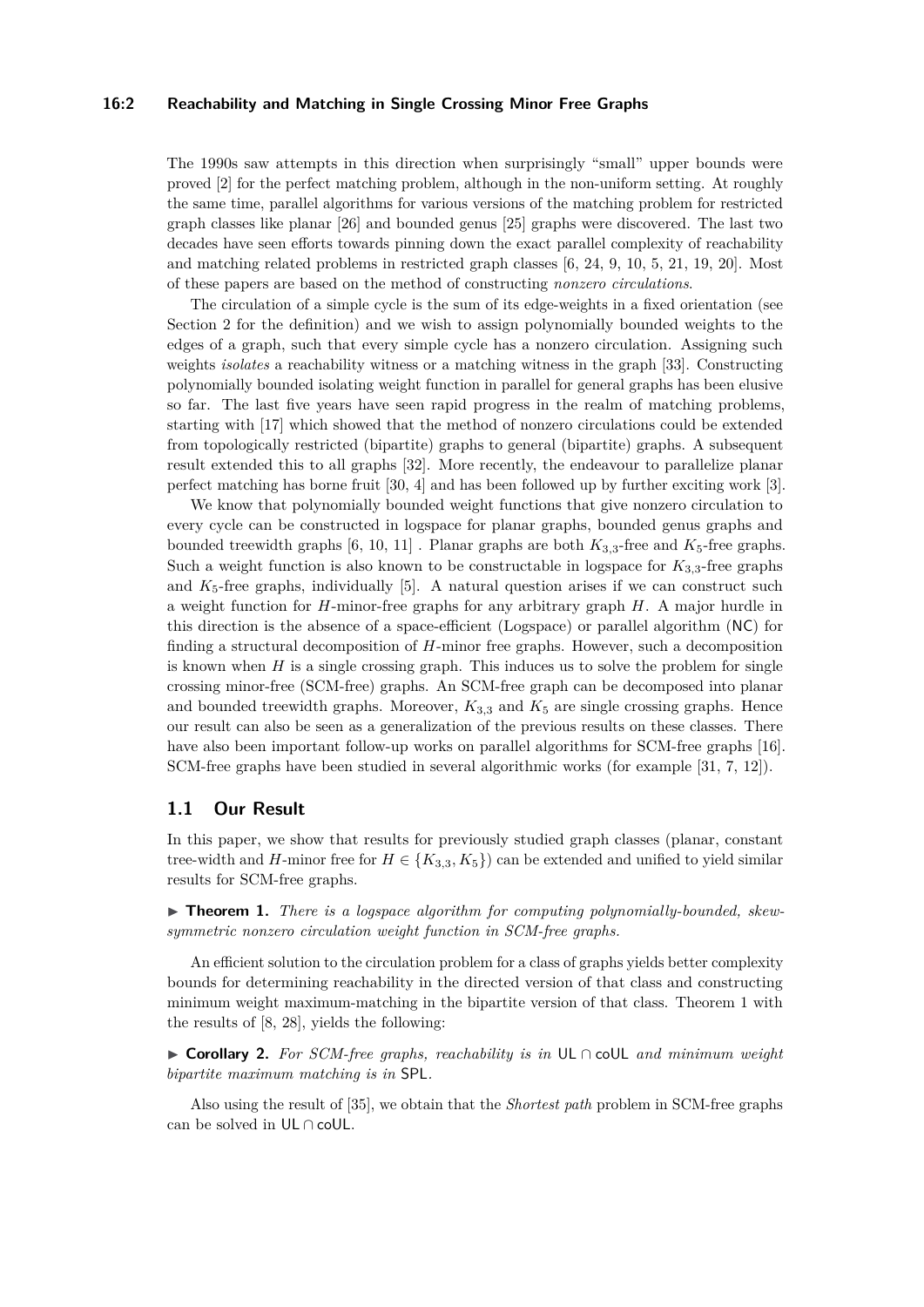**Overview of Our Techniques and Comparison With Previous Results.** We know that for planar graphs and constant treewidth graphs nonzero circulation weights can be constructed in logspace [\[6,](#page-14-4) [11\]](#page-14-11). We combine these weight functions using the techniques from Arora et al. [\[5\]](#page-14-7), Datta et al. [\[8\]](#page-14-14) and, Datta et al. [\[11\]](#page-14-11) together with some modifications to obtain the desired weight function. In [\[5\]](#page-14-7), the authors decompose the given input graph  $G$  ( $K_{3,3}$ -free or *K*5-free) and obtain a component tree that contains planar and constant size components. They modify the components of the component tree so that they satisfy few properties which they use for constructing nonzero circulation weights (these properties are mentioned at the beginning of Section [3\)](#page-4-0). The new graph represented by these modified components preserves the perfect matchings of *G*. Then, they construct a *working-tree* of height  $O(\log n)$ corresponding to this component tree and use it to assign nonzero circulation weights to the edges of this new graph. The value of the weights assigned to the edges of the new graph is exponential in the height of the working tree.

While  $K_{3,3}$ -free and  $K_5$ -free graphs can be decomposed into planar and constant size components, an SCM-free graph can be decomposed into planar and constant treewidth components. Thus the component tree of the SCM-free graph would have several nonplanar constant treewidth components. While we can construct a working tree of height  $O(\log n)$ , this tree would contain constant-treewidth components and hence make it difficult to find nonzero circulation weights. A naïve idea would be to replace each constant treewidth component with its tree decomposition in the working tree. However, the resultant tree would have the height  $O(\log^2 n)$ . Thus the weight function obtained in this way is of  $O(\log^2 n)$ -bit. We circumvent this problem as follows: we obtain a component tree T of the given SCM-free graph *G* and modify its components to satisfy the same property as [\[5\]](#page-14-7) (however, we use different gadgets for modification). Now we replace each bounded treewidth component with its tree decomposition in  $T$ . Using this new component tree, say  $T'$ , we define another graph G'. We use the technique from [\[8\]](#page-14-14) to show that if we can construct the nonzero circulation for *G*′ , then we can *pull back* nonzero circulation for *G*. Few points to note here: (i) pull back technique works because of the new gadget that we use to modify the components in *T*, (ii) since ultimately we can obtain nonzero circulation for *G*, it allows us to compute maximum matching in  $G$  in SPL, which is not the case in [\[5\]](#page-14-7).

## **1.2 Organization of the Paper**

After introducing the definitions and preliminaries in Section [2,](#page-2-0) in Section [3](#page-4-0) we discuss the weight function that achieves non-zero circulation in single-crossing minor free graphs and its application to maximum matching in Section [4.](#page-12-0) Finally, we conclude with Section [5.](#page-13-3)

## <span id="page-2-0"></span>**2 Preliminaries and Notations**

**Tree decomposition.** Tree decomposition is a well-studied concept in graph theory. Tree decomposition of a graph, in some sense, reveals the information of how much tree-like the graph is. We use the following definition of tree decomposition.

 $\blacktriangleright$  **Definition 3.** Let  $G(V, E)$  be a graph and  $\tilde{T}$  be a tree, where nodes of the  $\tilde{T}$  are  $\{B_1, \ldots, B_k\}$  $B_i \subseteq V$  *(called bags). T is called a tree decomposition of G if the following three properties are satisfied:*

 $B_1 \cup ... \cup B_k = V$ ,

- $\bullet$  *for every edge*  $(u, v) \in E$ *, there exists a bag*  $B_i$  *which contains both the vertices u and v,*
- $\bullet$  *for a vertex*  $v \in V$ , the bags which contain the vertex v form a connected component in  $\tilde{T}$ .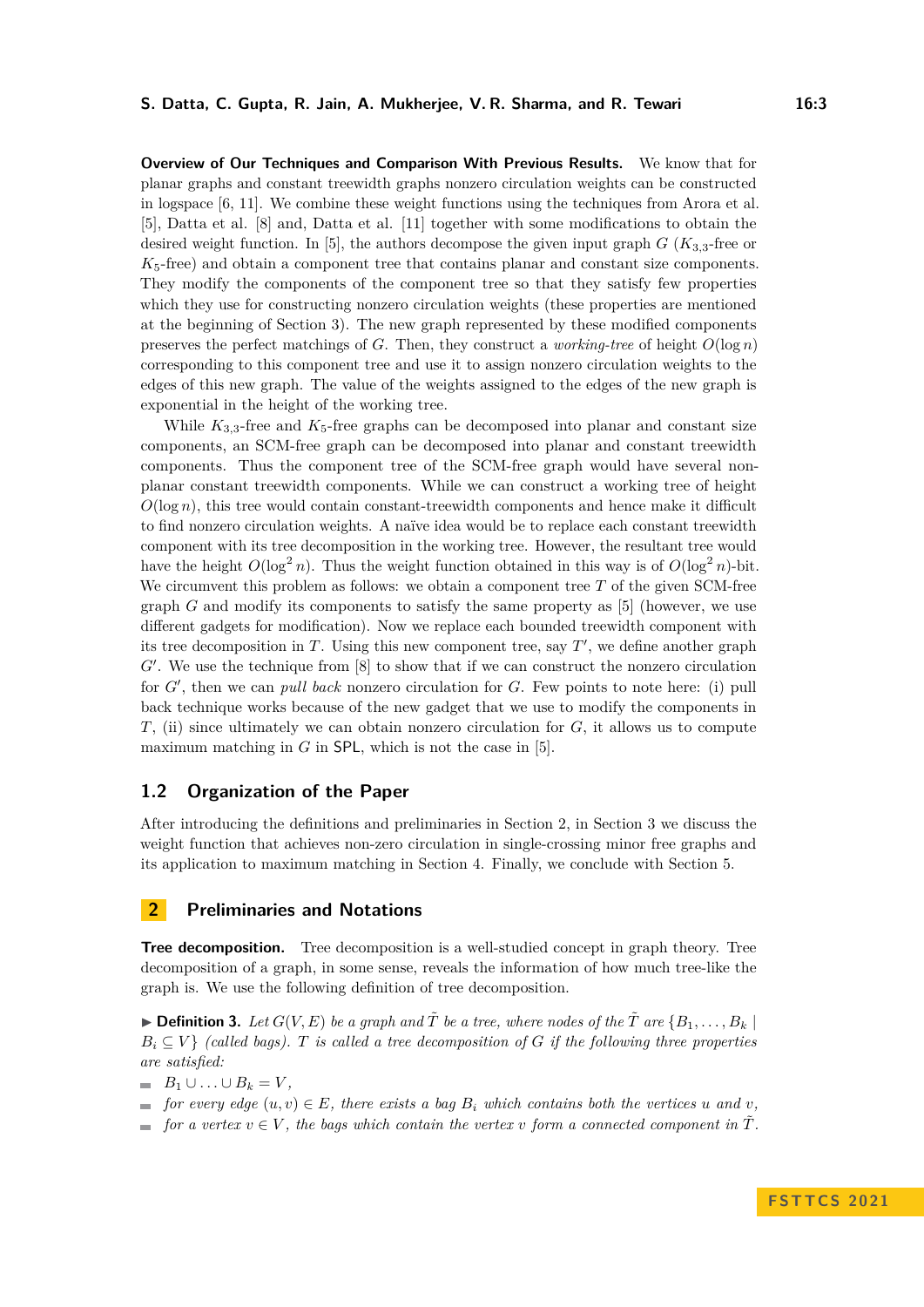#### **16:4 Reachability and Matching in Single Crossing Minor Free Graphs**

The width of a tree decomposition is defined as one less than the size of the largest bag. The treewidth of a graph *G* is the minimum width among all possible tree decompositions of *G*. Given a constant treewidth graph *G*, we can find its tree decomposition  $\tilde{T}$  in logspace such that  $\tilde{T}$  has a constant width [\[15\]](#page-14-15).

<span id="page-3-0"></span>▶ **Lemma 4** ([\[15\]](#page-14-15))**.** *For every constant c, there is a logspace algorithm that takes a graph as input and outputs its tree decomposition of treewidth at most c, if such a decomposition exists.*

 $\triangleright$  **Definition 5.** Let  $G_1$  and  $G_2$  be two graphs containing cliques of equal size. Then the clique-sum of  $G_1$  and  $G_2$  is formed from their disjoint union by identifying pairs of vertices *in these two cliques to form a single shared clique, and then possibly deleting some of the clique edges.*

For a constant *k*, a *k*-clique-sum is a clique-sum in which both cliques have at most *k* vertices. One may also form clique-sums of more than two graphs by repeated application of the two-graph clique-sum operation. For a constant *W*, we use the notation  $\langle \mathcal{G}_{P,W} \rangle_k$  to denote the class of graphs that can be obtained by taking repetitive *k*-clique-sum of planar graphs and graphs of treewidth at most *W*. In this paper, we construct a polynomially bounded skew-symmetric weight function that gives nonzero circulation to all the cycles in a graph  $G \in \langle \mathcal{G}_{P,W} \rangle$ <sub>3</sub>. Note that if a weight function gives nonzero circulations to all the cycles in the biconnected components of *G*, it will give nonzero circulation to all the cycles in *G* because no simple cycle can be a part of two different biconnected components of *G*. We can find all the biconnected components of *G* in logspace by finding all the articulation points. Therefore, without loss of generality, assume that *G* is biconnected.

The *crossing number* of a graph *G* is the lowest number of edge crossings of a plane drawing of *G*. A *single-crossing* graph is a graph whose crossing number is at most 1. SCMfree graphs are graphs that do not contain *H* as a minor, where *H* is a fixed single crossing graph. Robertson and Seymour have given the following characterization of SCM-free graphs.

▶ **Theorem 6** ([\[29\]](#page-15-12)). For any single-crossing graph *H*, there is an integer  $c_H \geq 4$  (depending *only on H) such that every graph with no minor isomorphic to H can be obtained as* 3*-clique-sum of planar graphs and graphs of treewidth at most cH.*

**Component Tree.** In order to construct the desired weight function for a graph  $G \in \langle \mathcal{G}_{P,W} \rangle_3$ , we decompose *G* into smaller graphs and obtain a component tree of *G* defined as follows: we first find 3-connected and 4-connected components of *G* such that each of these components is either planar or of constant treewidth. We know that these components can be obtained in logspace [\[34\]](#page-15-13). Since *G* can be formed by taking repetitive 3-clique-sum of these components, the set of vertices involved in a clique-sum is called a separating set. Using these components and separating sets, we define a component tree of *G*. A component tree *T* of *G* is a tree such that each node of  $T$  contains a 3-connected or 4-connected component of  $G$ , i.e., each node contains either a planar or constant treewidth subgraph of *G*. There is an edge between two nodes of *T* if the corresponding components are involved in a clique-sum operation. If two nodes are involved in a clique-sum operation, then copies of all the vertices of the clique are present in both components. It is easy to see that *T* will always be a tree. Within a component, there are two types of edges present, *real* and *virtual edges*. Real edges are those edges that are present in *G*. Let  $\{a, b, c\}$  (or  $\{a, b\}$ ) be a separating triplet(or pair) shared by two nodes of *T*, then there is a clique  $\{a, b, c\}$  (or  $\{a, b\}$ ) of virtual edges present in both the components. Suppose there is an edge present in *G* between any pair of vertices of a separating set. In that case, there is a real edge present between that pair of vertices parallel to the virtual edge, in exactly one of the components which share that separating set.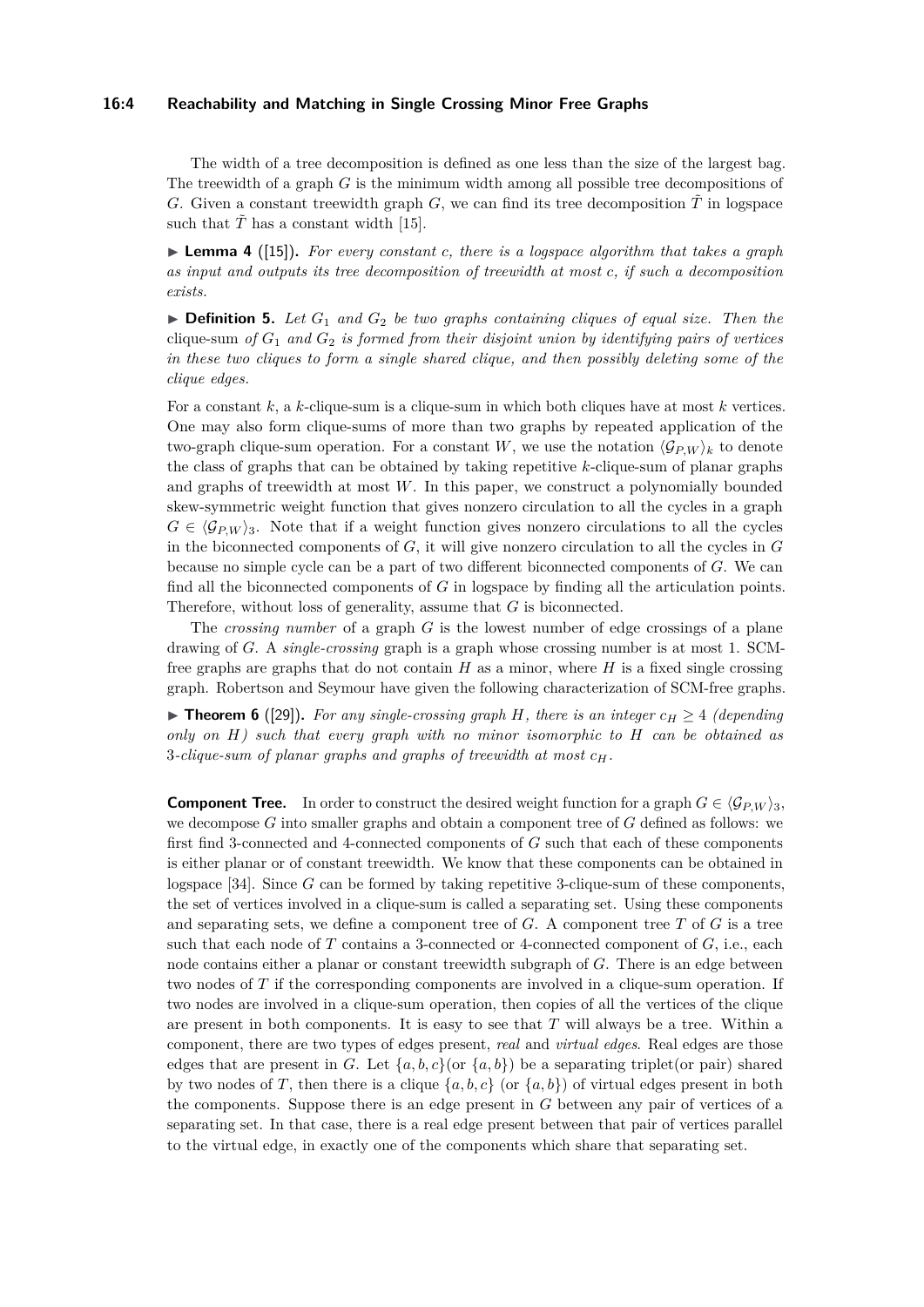**Weight function and circulation.** Let  $G(V, E)$  be an undirected graph with vertex set *V* and edge set *E*. By  $\vec{E}$ , we denote the set of bidirected edges corresponding to *E*. Similarly, by  $G(V, \vec{E})$ , we denote the graph corresponding to  $G(V, E)$  where each of its edges is replaced by a corresponding bidirected edge. A weight function  $w : \overline{E} \to \mathbb{Z}$  is called skew-symmetric if for all  $e \in \overline{E}$ ,  $w(e) = -w(e^r)$  (where  $e^r$  represent the edge with its direction reversed). We know that if *w* gives nonzero circulation to every cycle that consists of edges of  $\vec{E}$  then it isolates a directed path between each pair of vertices in  $G(V, \overline{E})$ . Also, if *G* is a bipartite graph, then the weight function *w* can be used to construct a weight function  $w^{\text{und}} : E \to \mathbb{Z}$ that isolates a perfect matching in *G* [\[33\]](#page-15-6).

A convention is to represent by  $\langle w_1, \ldots, w_k \rangle$  the weight function that on edge *e* takes the weight  $\sum_{i=1}^{k} w_i(e) B^{k-i}$  where  $w_1, \ldots, w_k$  are weight functions such that  $\max_{i=1}^{k} (nw_i(e))$ ≤ *B*.

**Complexity Classes.** The complexity classes L and NL are the classes of languages accepted by deterministic and non-deterministic logspace Turing machines, respectively. UL is a class of languages that can be accepted by an NL machine that has at most one accepting path on each input, and hence  $UL \subseteq NL$ . SPL is the class of languages whose characteristic function can be written as a logspace computable integer determinant.

## <span id="page-4-0"></span>**3 Weight function**

In order to construct the desired weight function for a given graph  $G_0 \in \langle \mathcal{G}_{P,W} \rangle_3$ , we modify the component tree  $T_0$  of  $G_0$  such that it has the following properties.

- $\blacksquare$  No two separating sets share a common vertex.
- A separating set is shared by at most two components.  $\blacksquare$
- any virtual triangle, i.e., the triangle consists of virtual edge, in a planar component is  $\sim$ always a face.

Let *T* be this modified component tree, and *G* be the graph represented by *T*. We show that if we have a weight function that gives nonzero circulation to every cycle in *G*, then we can obtain a weight function that will give nonzero circulation to all the cycles in  $G_0$ . Arora et al. [\[5\]](#page-14-7) showed how a component tree satisfying these properties can be obtained for  $K_{3,3}$ -free and  $K_5$ -free graphs. We give a similar construction below and show that we can modify the components of  $T_0$  such that  $T$  satisfies the above properties (see Section [3.1\)](#page-4-1). Note that if the graphs inside two nodes of  $T_0$  share a separating set  $\tau$  and they both are constant tree-width graphs, then we can take the clique-sum of these two graphs on the vertices of  $\tau$ , and the resulting graph will also be a constant tree-width graph. Therefore, we can assume that if two components share a separating set, then either both of them are planar, or one of them is planar and the other is of constant tree-width.

# <span id="page-4-1"></span>**3.1 Modifying the Component Tree**

In this section, we show that how we obtain the component tree  $T$  from  $T_0$  so that it satisfies the above three properties.

**(i) No two separating sets share a common vertex.** For a node *D* in  $T_0$ , let  $G_D$  be the graph inside node *D*. Assume that  $G_D$  contains a vertex *v* which is shared by separating sets  $\tau_1, \tau_2, \ldots, \tau_k$ , where  $k > 1$ , present in  $G_D$ . We replace the vertex *v* with a gadget  $\gamma$  defined as follows:  $\gamma$  is a star graph such that *v* is the center node and  $v_1, v_2, \ldots, v_k$  are the leaf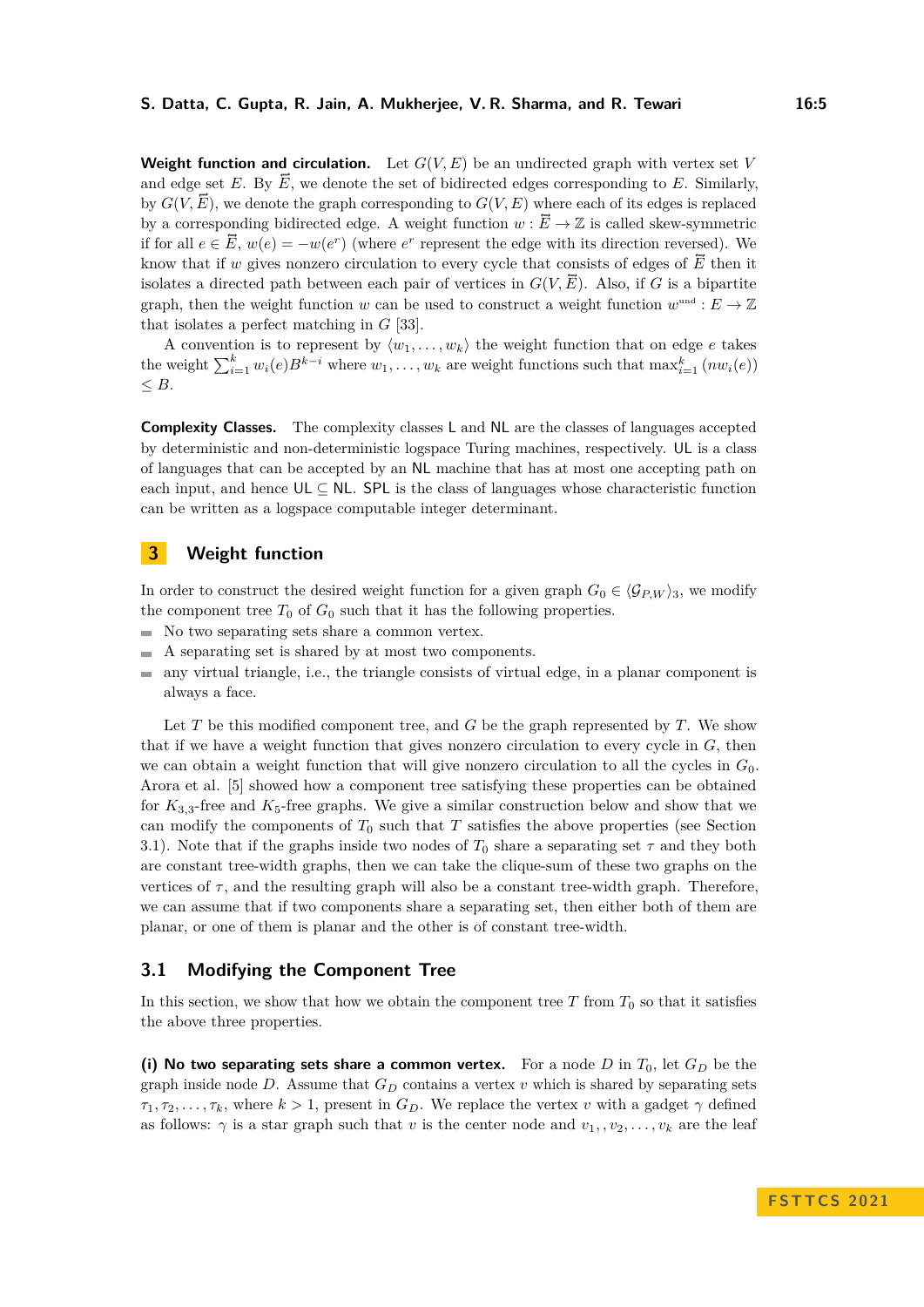<span id="page-5-0"></span>

**Figure 1** (Left)A separating set  $\{x_1, x_2\}$  is shared by components  $D_1, D_2$  and  $D_3$ . (Right) Replace them by adding the gadget  $\beta$  and connect  $D_1, D_2$  and  $D_3$  to  $\beta$ .

nodes of  $\gamma$ . The edges which were incident on *v* and had their other endpoints in  $\tau_i$ , will now incident on  $v_i$  for all  $i \in [k]$ . All the other edges which were incident on *v* will continue to be incident on *v*. We do this for each vertex which is shared by more than one separating set in  $G_D$ . Let  $G_{D'}$  be the graph obtained after replacing each such vertex with gadget *γ*. It is easy to see that if  $G_D$  was a planar component, then  $G_{D'}$  will also be a planar component. We show that the same holds for constant tree-width components as well.

 $\triangleright$  Claim 7. If  $G_D$  is a constant treewidth graph, then  $G_{D'}$  will also be of constant treewidth.

Proof. Let  $T_D$  be a tree decomposition of  $G_D$  such that each bag of  $T_D$  is of constant size, i.e., contains some constant number of vertices. Let  $v$  be a vertex shared by  $k$  separating sets  $\{x_i, y_i, v\}$ , for all  $i \in [k]$  in  $G_D$ . Let  $B_1, B_2, \ldots, B_k$  be the bags in  $T_D$  that contain separating sets  $\{x_1, y_1, v\}, \{x_2, y_2, v\}, \ldots, \{x_k, y_k, v\}$  respectively (note that one bag may contain many separating sets). Now we obtain a tree decomposition  $T_{D'}$  of the graph  $G_{D'}$  using  $T_D$  as follows: add the vertices  $v_i$  in the bag  $B_i$ , for all  $i \in [k]$ . Repeat this for each vertex  $v$  in  $G_D$ , which is shared by more than one separating set to obtain  $T_{D'}$ . Note that in each bag of *T<sup>D</sup>* we add at most one new vertex with respect to each separating set contained in the bag in order to obtain  $T_{D'}$ . Since each bag in  $T_D$  can contain vertices of only constant many separating sets, size of each bag remain constant in  $T_{D'}$ . Also,  $T_{D'}$  is a tree decomposition of  $G_{D'}$ .

**(ii) A separating set is shared by at most two components.** Assume that a separating set of size  $t, \tau = \{x_i\}_{i \leq t}$  is shared by *k* components  $D_1, D_2, \ldots D_k$ , for  $k > 2$ , in  $T_0$ . Let  $\beta$ be a gadget defined as follows: the gadget consists of *t* star graphs  $\{\gamma_i\}_{i\leq t}$  such that  $x_i$  is the center node of  $\gamma_i$  and each  $\gamma_i$  has *k* leaf nodes  $\{x_i^1, x_i^2, \ldots x_i^k\}$ . There are virtual cliques present among the vertices  $\{x_i^j\}_{i\leq t}$  for all  $j \in [k]$  and among  $\{x_i\}_{i\leq t}$  (see Figure [1\)](#page-5-0). If there is an edge present between any pair of vertices in the set  $\{x_i\}_{i \leq t}$  in the original graph, then we add a real edge between respective vertices in  $\beta$ .  $\beta$  shares the separating set  $\{x_i^j\}_{i\leq t}$  with the component  $D_j$  for all  $j \in [k]$ .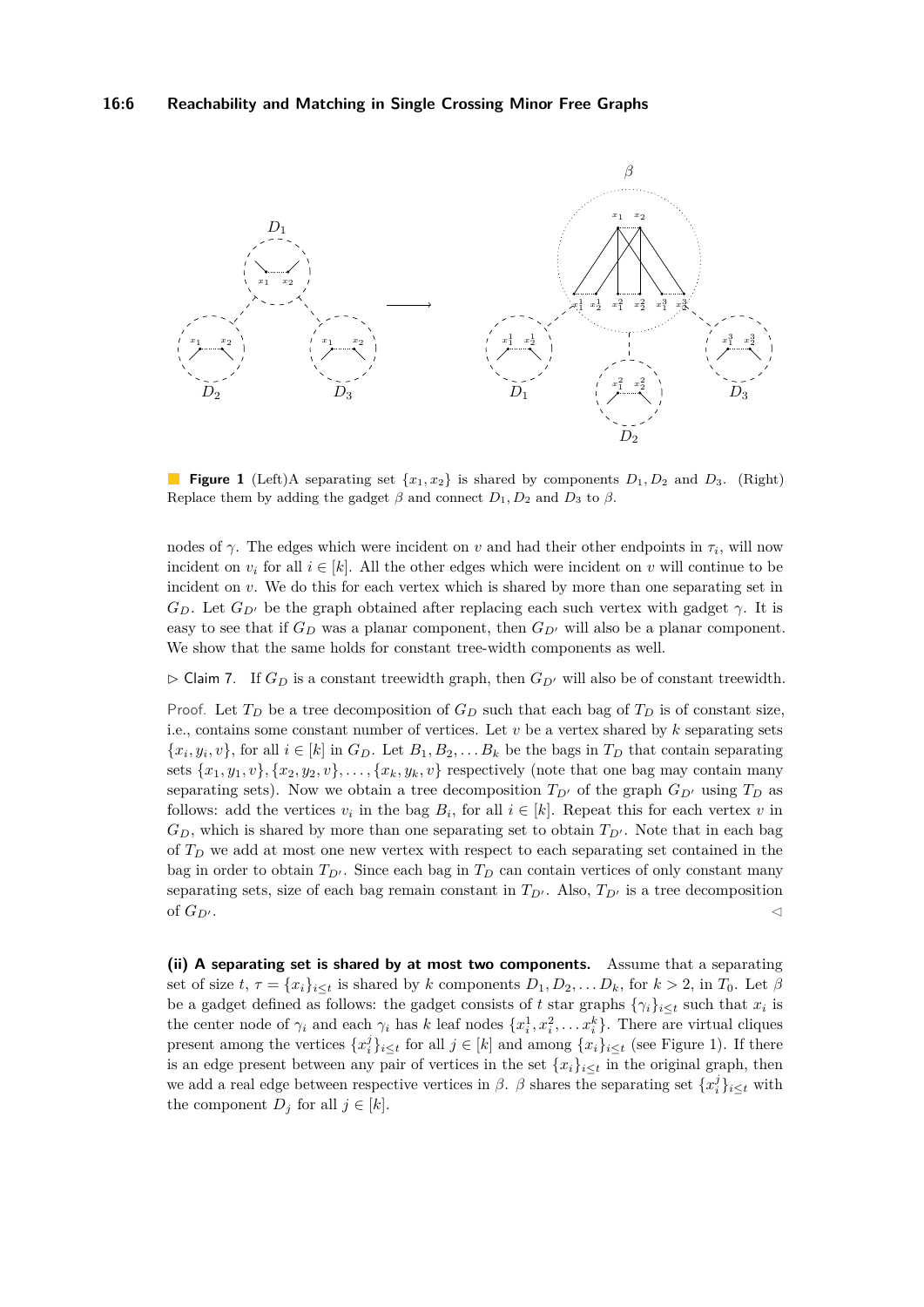Note that in this construction, we create new components  $(\beta)$  while all the other components in the component tree remain unchanged. Notice that the tree-width of *β* is constant (at most 5 to be precise). We can define a tree decomposition of *β* of tree-width 5 as follows:  $B_0, B'_1, B'_2, \ldots, B'_k$  be the bags in the tree decomposition such that  $B_0 = \{x_1, x_2, x_3\}$ ,  $B'_{i} = \{x_1, x_2, x_3, x_1^{i}, x_2^{i}, x_3^{i}\}$  and there is an edge from  $B_0$  to  $B'_{i}$  for all  $i \in [k]$ .

**(iii) Any virtual triangle, i.e., the triangle consists of virtual edges, in a planar component is always a face.** 3-cliques in a 3-clique sum of a planar and a bounded tree-width component is always a face in the planar component. This is because suppose there is a planar component  $G_i$  in which the 3-clique on  $u, v, w$  occurs but does not form a face. Then the triangle  $u, v, w$ is a separating set in  $G_i$ , which separates the vertices in its interior  $V_1$  from the vertices in its exterior  $V_2$ . Notice that neither of  $V_1, V_2$  is empty by assumption since  $u, v, w$  is not a face. However, then we can decompose  $G_i$  further.

#### **3.2 Preserving nonzero circulation**

We can show that if we replace a vertex with the gadget  $\gamma$ , then the nonzero-circulation in the graph remains preserved: let  $G_1(V_1, E_1)$  be a graph such that a vertex *v* in  $G_1$  is replaced with the gadget  $\gamma$  (star graph). Let this new graph be  $G_2(V_2, E_2)$ . We show that if we have a skew-symmetric weight function  $w_2$  that gives nonzero circulation to every cycle in  $G_2(V_2, \vec{E}_2)$ , then we can obtain a skew-symmetric weight function  $w_1$  that gives nonzero circulation to every cycle in  $G_1(V_1, \vec{E}_2)$  as follow. Let  $u_1, u_2, \ldots, u_k$  be the neighbors of *v* in *G*<sub>1</sub>. For the sake of simplicity, assume that *v* is replaced with  $\gamma$  such that  $\gamma$  has only two leaves  $v_1$  and  $v_2$  and  $v$  is the center of  $\gamma$ . Now assume that  $u_1, u_2, \ldots, u_j$  become neighbors of  $v_1$  and,  $u_{j+1}, u_{j+2}, \ldots, u_k$  become neighbors of  $v_2$  in  $G_2$ , for some  $j < k$ . We define a function  $P$  that maps each edge of  $G_1$  to at most two edges of  $G_2$  as follows. For edge  $(u_i, v)$ in  $G_1$ ,

$$
P(u_i, v) = \begin{cases} \{(u_i, v_1), (v_1, v)\}, & \text{if } u_i \text{ is a neighbor of } v_1 \text{ in } G_2, \\ \{(u_i, v_2), (v_2, v)\}, & \text{if } u_i \text{ is a neighbor of } v_2 \text{ in } G_2. \end{cases}
$$

For all the other edges *e* of  $G_1$ ,  $P(e) = \{e \in G_2\}$ . Now given weight function  $w_2$  for  $G_2$ , we define weight function  $w_1$  for  $G_1$  as follows:

$$
w_1(e) = \sum_{e' \in P(e)} w_2(e')
$$

For any  $F \subseteq \tilde{E_1}$ , we define  $P(F) = (P(e) | e \in F)$ . Let *C* be a simple cycle in  $G_1$ . Notice that the set of edges in  $P(C)$  form a walk in  $G_2$ . Also, note that for some edges  $e$  of  $G_2$  both *e* and *e*<sup>*r*</sup> may appear in *P*(*C*). Let  $\hat{E}_2(C)$  be the set of edges in *P*(*C*) such that for each  $e \in \hat{E}_2(C)$ , both *e* and  $e^r$  appear in  $P(C)$ . Since our weight function is skew-symmetric, we know that  $\sum_{e \in \hat{E}_2(C)} w_2(e) = 0$ . Also, notice that set of edges in the set  $P(C) - \hat{E}_2(C)$  form a simple cycle in  $G_2$  (proof of this is same as the proof of Claim [9,](#page-9-0) that we prove later in this paper). Let *C*' be the simple cycle in  $G_2$  formed by the edges in the set  $P(C) - \hat{E}_2(C)$ . We know that,  $\sum_{e \in C} w_1(e) = \sum_{e \in P(C)} w_2(e) = \sum_{e \in C'} w_2(e) + \sum_{e \in \hat{E}_2(C)} w_2(e)$  and since  $\sum_{e \in \hat{E}_2(C)} w_2(e) = 0$  we have,  $\sum_{e \in C} w_1(e) = \sum_{e \in C'} w_2(e)$ .

Therefore, we can say that if  $w_2$  gives nonzero circulation to  $C'$ , then  $w_1$  gives nonzero circulation to *C*. To satisfy property 1 on the component tree, we replace vertices of the graph with  $\gamma$ . Furthermore, to satisfy property 2, we replace vertices with the gadget  $\beta$ ,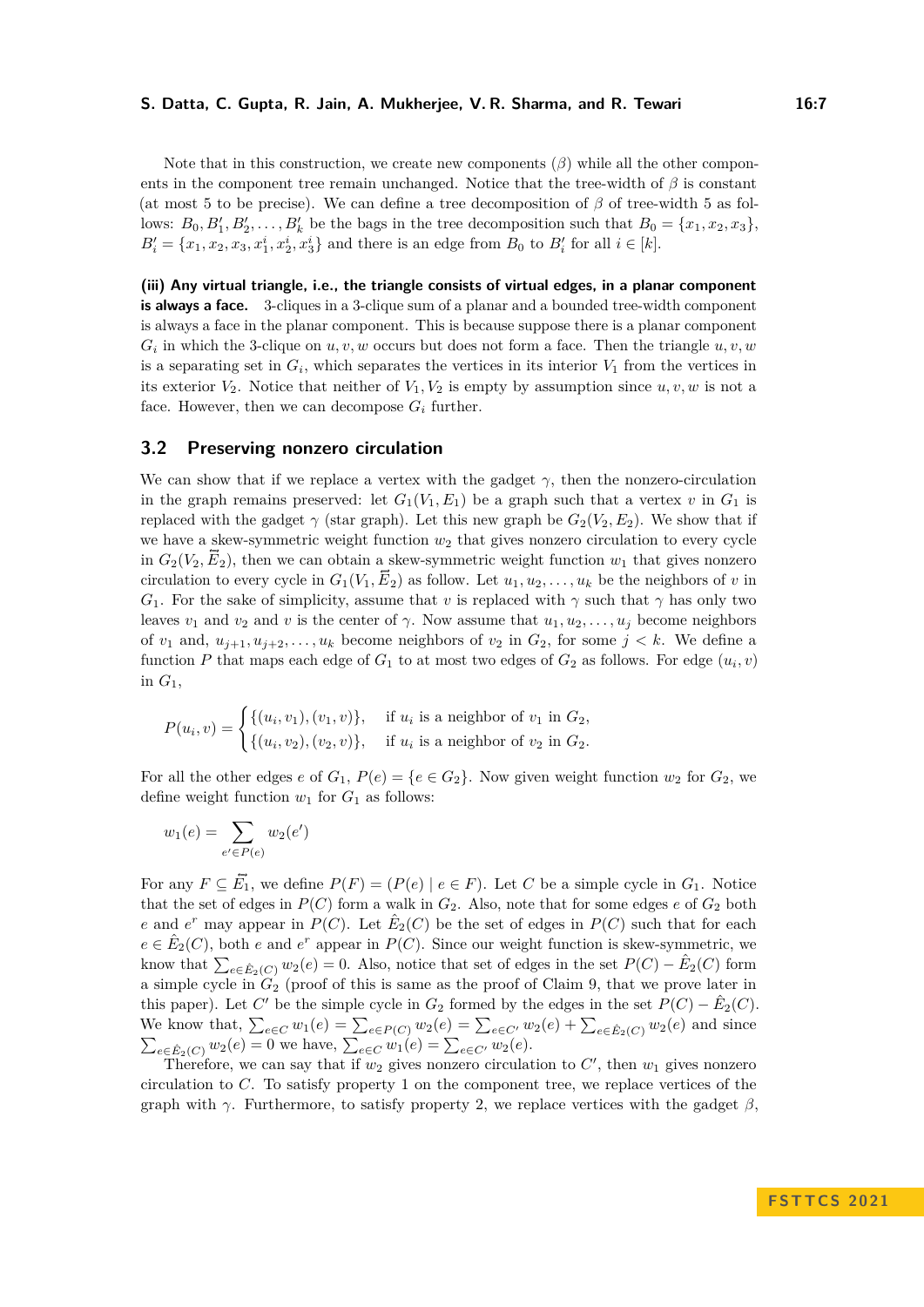#### **16:8 Reachability and Matching in Single Crossing Minor Free Graphs**

which contains nothing but multiple copies of  $\gamma$ . Thus from above, we can conclude that these constructions preserve the nonzero circulation. Now we will work with the graph *G* and the component tree *T*.

## **3.3 Tree decomposition**

Note that the component tree *T* of *G* is also a tree decomposition of *G* in the sense that we can consider the nodes of the component tree as bags of vertices. We know that *T* contains two types of nodes: (i) nodes that contain planar graphs, (ii) nodes that contain constant tree-width graphs. We call them *p-type* and *c-type* nodes, respectively.

Now we will construct another tree decomposition *T* ′ of *G* using the component tree *T*. *T* ′ have two types of bags: (i) A bag with respect to each *p-type* node of *T*, which contains the same set of vertices as the *p-type* node, and (ii) bags obtained from tree decomposition of the component inside each  $c$ -type node. For a node N of T, let  $G_N$  denote the graph inside node *N*. Let  $V(G_N)$  denote the vertices in the graph  $G_N$  and  $T_N$  be a tree decomposition of *G<sup>N</sup>* obtained using Lemma [4.](#page-3-0)

- Bags of *T*' are defined as follows:  $\{V(G_N) | N \in T, \text{ where } N \text{ is a } p\text{-type node}\}$ in *T*}  $\bigcup \{B \mid B \in T_N$ , where *N* is a *c-type* node in *T*}. We know that in a tree decomposition of a graph *H*, for each clique in *H*, there exists a bag in the tree decomposition of *H* that contains all the vertices of the clique. Let  $\tau$  be a separating set present in the graph contained in a *c-type* node *N* of *T*. While constructing a tree decomposition  $T_N$ , we consider the virtual clique present among the vertices of  $\tau$  as a part of  $G_N$ . This ensures that there exists a bag in  $T_N$  that contains all the vertices of  $\tau$ .
- Edges in  $T'$  are defined as follows: (i) for a  $c$ -type node  $N$ , let  $B$  and  $B'$  be two bags in  $T_N$ . If an edge in  $T_N$  connects  $B$  and  $B'$ , then add an edge between them in  $T'$  as well,(ii) let  $N'$  and  $N''$  be two adjacent nodes in  $T$  such that they share a separating set *τ* . As mentioned above, we know that either both *N*′ and *N*′′ are *p-type* or one of them is *p-type* and the other one is a *c-type* node. If both of them are *p-type* : we add an edge between the bags in  $T'$  that contain the vertices  $V(G_{N'})$  and  $V(G_{N''})$ . If  $N'$  is a p-type and  $N''$  is a *c-type* node: remember that we replaced node  $N''$  by its tree decomposition. let *B* be any bag in  $T_{N}$ <sup>'</sup> which contains all the vertices of  $\tau$ . We add an edge between the bag containing vertices  $V(G_N)$  and *B*.

It is easy to see that  $T'$  is also a tree decomposition of  $G$ . From Lemma [4,](#page-3-0) we can say that the overall construction of  $T'$  remains in logspace. For simplicity, we rename the bags of *T*<sup> $\prime$ </sup> to  $B_1, B_2, \ldots, B_k$ . Let  $B_i$  be a bag in *T*<sup> $\prime$ </sup> corresponding to a node *N* in *T*. If *N* contains a separating set  $\tau$ , then the set of vertices of  $\tau$  is also called a separating set in  $B_i$ . We will need this notion later on while constructing the weight function.

Note that Arora et al. [\[5\]](#page-14-7) obtained a component tree  $\hat{T}$  of an input graph  $\hat{G}$  such that each node of  $\hat{T}$  contains either a planar graph or a constant size graph. Then they show that for a cycle *C* in  $\hat{G}$ , the nodes which contain edges of *C* form a connected component of  $\hat{T}$ . They use this property to construct the desired weight function. Here we can say that *T*<sup> $\prime$ </sup> is also a component tree of *G* such that each node of *T*<sup> $\prime$ </sup> contains a planar graph or a constant size graph, in a sense that we assign each edge *e* of *G* to one of the bags of *T* ′ , which contains both the endpoints of *e*. However, we cannot claim that for a cycle *C*, the bags containing edges of  $C$  form a connected component in  $T'$  (for example, see Figure [2\)](#page-8-0). Thus in this paper, we use the tree decomposition  $T'$  to construct another graph  $G'$  and associate edges of  $G'$  to the bags to  $T'$  such that for each cycle  $C'$  in  $G'$ , the bags which have edges of  $C'$  associated with them, form a connected component in  $T'$ . We show that if we can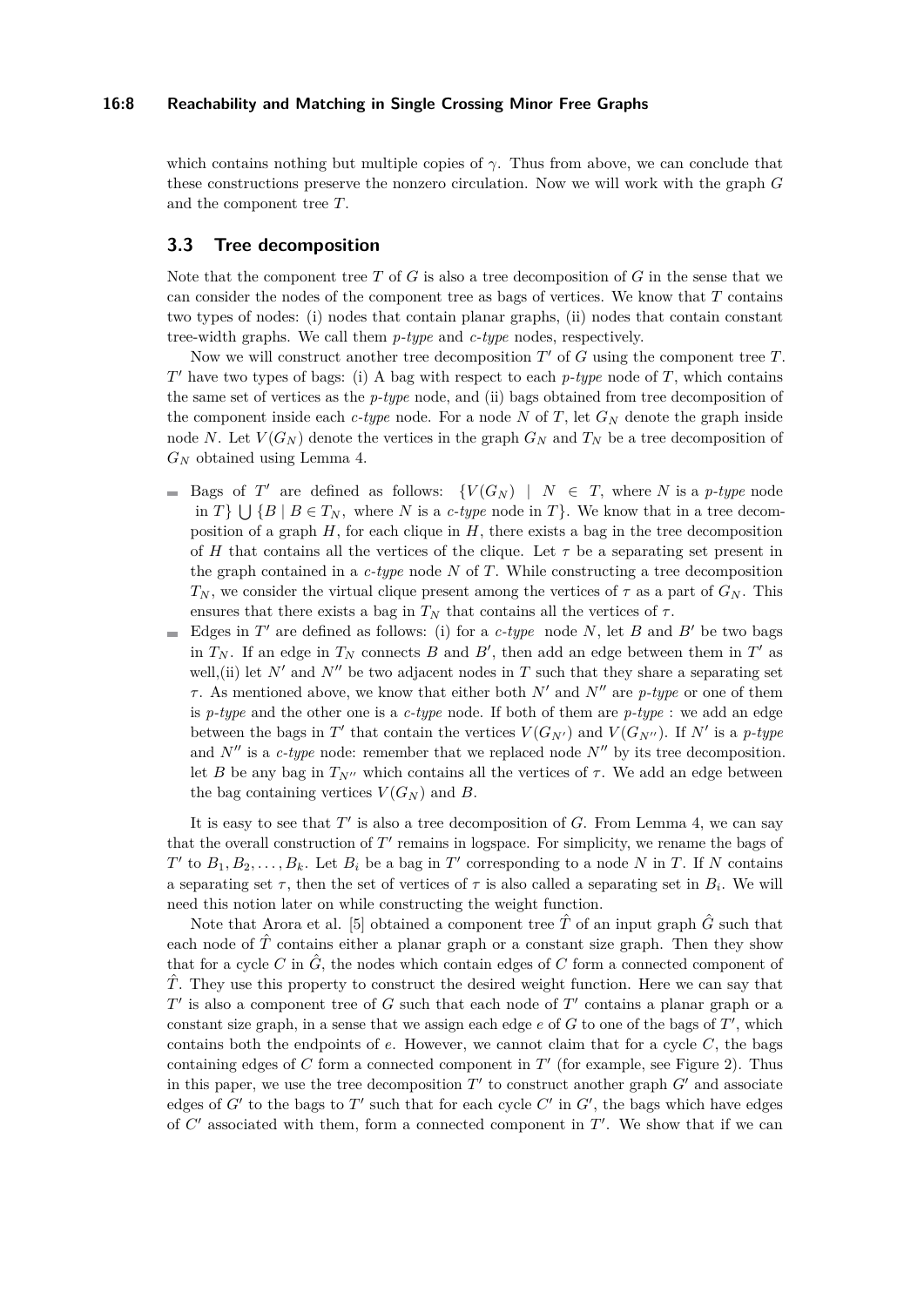<span id="page-8-0"></span>

**Figure 2** Assume *C* (left) is a constant treewidth component of *G*. We replace *C* with its tree decomposition (right) in the component tree *T* ′ and associated each edge of *C* with one of the bags in the tree decomposition, as shown in the figure. Notice that for cycle *abfghedca* the bags  $(B_1, B_2, B_5)$ and  $B_6$ ), which have edges of the cycle associated with them, do not form a connected component.

construct a skew-symmetric weight function for  $G'$  such that it gives nonzero circulation to every cycle in  $G'$ , then we can obtain a skew-symmetric weight function for  $G$ , which gives nonzero circulations to all the cycles in *G*.

## **3.4 Construction of G'**

We construct  $G'(V', E')$  from the tree decomposition  $T'$  of  $G(V, E)$  as follows. We borrow notation from Datta et al.  $[11]$ . Without loss of generality, assume that  $T'$  is a rooted tree and the parent-child relationship is well defined.

- Vertex set  $V' = \{v_{B_i} \mid B_i \in T', v \in B_i\}$ , i.e., for each vertex *v* of the *G*, we have copies of  $v$  in  $G'$  for each bag  $B_i$  of  $T'$  in which  $v$  appears. Copies of vertices of a separating set are also called a separating set in *G*′ .
- Edge set  $E' = \{(u_{B_i}, v_{B_i}) | (u, v) \in E, u \notin parent(B_i) \text{ or } v \notin I\}$ *parent*( $B_i$ )  $\}$   $\cup$  {( $v_{B_i}, v_{B_j}$ ) |  $B_i$  and  $B_j$  are adjacent in  $T'$ }. In other words, we add an edge between the two vertices  $u$  and  $v$  of same bag  $B_i$  if there is an edge between those vertices in  $G$  and no ancestor of  $B_i$  in  $T'$  contains both the vertices  $u$  and  $v$ . We add an edge between two copies of a vertex if the bags they belong to, are adjacent in  $T'$ .

<span id="page-8-1"></span>▶ **Lemma 8.** *Given a polynomially bounded, skew-symmetric weight function w'* that gives a *nonzero circulation to every cycle in G*′ *, we can find a polynomially bounded, skew-symmetric weight function w for G that gives a nonzero circulation to every cycle in G.*

**Proof.** To construct the weight function *w*, we associate a sequence  $P(u, v)$  of edges of *G*<sup> $\prime$ </sup> with each edge  $(u, v)$  of *G*. Assume that  $T'$  is a rooted tree, and root is the highest node in the tree. The heights of all the other nodes are one less than that of their parent. As we mentioned that  $T'$  is a tree decomposition of  $G$ . For an edge  $(u, v)$ , we know that there are unique highest bags  $B_1$  and  $B_2$  that contain vertices  $u$  and  $v$ , respectively.

If  $B_1 = B_2$  then  $P(u, v) = (u_{B_1}, v_{B_2})$ . If  $B_1$  is an ancestor of  $B_2$  then  $P(u, v) = (u_{B_1}, u_{parent(\cdots (parent(B_2))))}), \ldots, (u_{parent(B_2)}, u_{B_2}), (u_{B_2}, v_{B_2}).$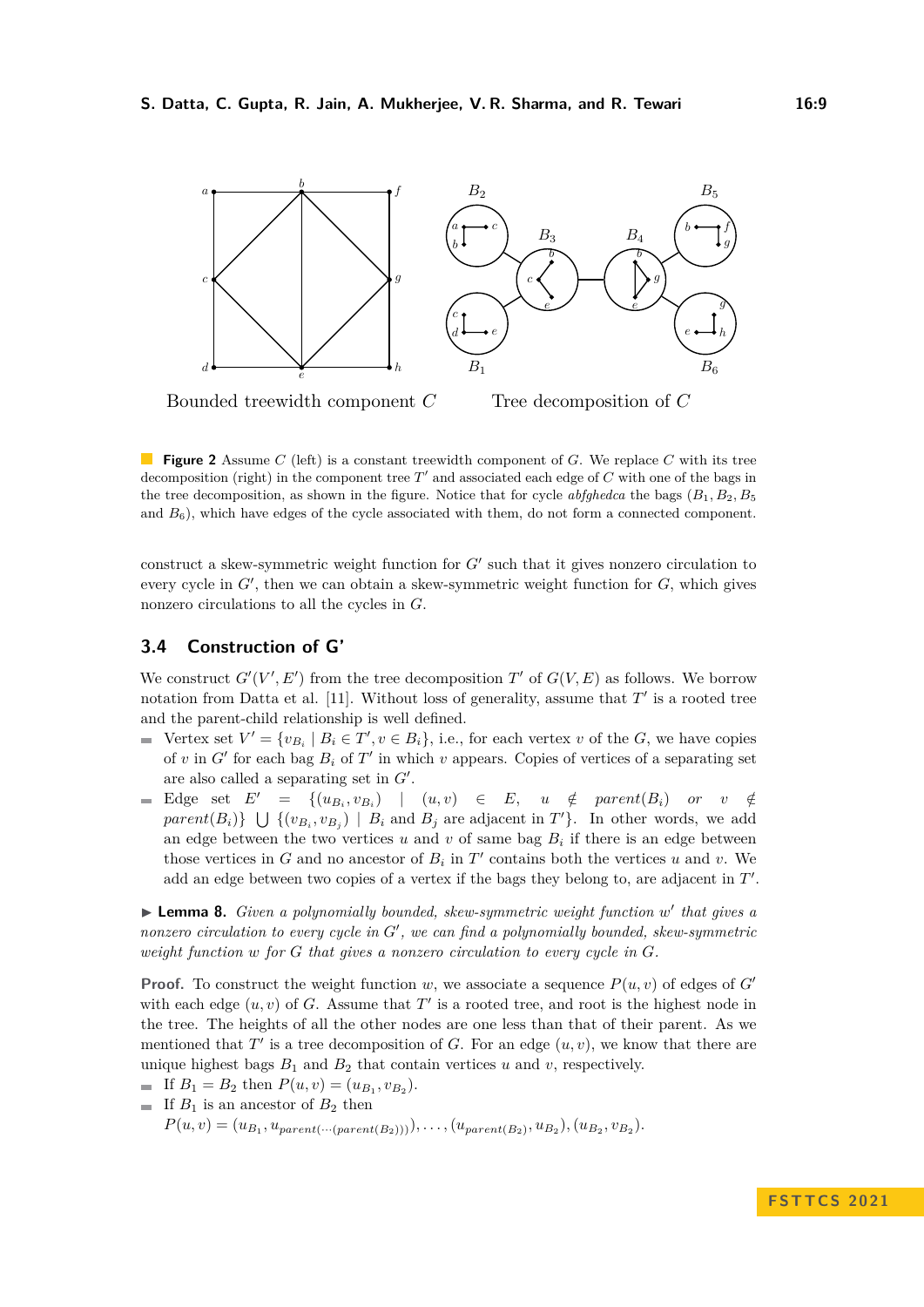$$
\quad \ \ \, \hbox{If $B_1$ is a descendant of $B_2$ then}
$$

 $P(u, v) = (u_{B_1}, v_{B_1}), (v_{B_1}, v_{parent(B_1)}), \ldots, (v_{parent(\cdots (parent(B_1))))}, v_{B_2}).$ 

The weight function *w* for the graph *G* is defined as follows:

$$
w(u,v) = \sum_{e \in P(u,v)} w'(e)
$$

For a simple cycle  $C = e_1, e_2, \ldots, e_j$  in *G*, we define  $P(C) = P(e_1), P(e_2), \ldots, P(e_j)$ . Note that  $P(C)$  is a closed walk in  $G'$ . Let  $E'_{d}(C)$  be the subset of edges of  $G'$  such for all edges  $e \in E_d'(C)$  both  $e$  and  $e^r$  appear in  $P(C)$ , where  $e^r$  denotes the edge obtained by reversing the direction of *e*. We prove that if we remove the edges of  $E'_{d}(C)$  from  $P(C)$  then the remaining edges  $P(C) - E_d'(C)$  form a simple cycle in  $G'$ .

<span id="page-9-0"></span> $\rhd$  Claim 9. Edges in the set  $P(C) - E'_d(C)$  form a simple cycle in  $G'$ .

Proof. Note that the lemma follows trivially if *P*(*C*) is a simple cycle. Therefore, assume that  $P(C)$  is not a simple cycle. We start traversing the walk  $P(C)$  starting from the edges of the sequence  $P(e_1)$ . Let  $P(e_k)$  be the first place where a vertex in the walk  $P(e_1)P(e_2)$ ..... $P(e_k)$ repeats, i.e., edges in the sequence  $P(e_1)P(e_2)$ ..... $P(e_{k-1})$  form a simple path, but after adding the edges of  $P(e_k)$  some vertices are visited twice in the walk  $P(e_1)P(e_2)$ *....*. $P(e_{k-1})P(e_k)$  for some  $k \leq j$ . This implies that some vertices are visited twice in the sequence  $P(e_{k-1})P(e_k)$ . Let  $e_{k-1} = (u, v)$  and  $e_k = (v, x)$ . This implies that some copies of the vertex v appear twice in the sequence  $P(u, v)P(v, x)$ . Let  $B_1$  and  $B_2$  be the highest bags such that  $B_1$ contains the copies of vertices  $u$  and  $v$ , and  $B_2$  contains the copies of  $v$  and  $x$ . Let bag  $B$ be the lowest common ancestor of  $B_1$  and  $B_2$ . We know that  $B$  must contain a copy of the vertex *v*, i.e., *v<sub>B</sub>*. Let *B'* be the highest bag containing a copy of vertex *v*, i.e.,  $v_{B'}$ . First, consider the case when neither  $B_1$  is an ancestor of  $B_2$  and vice-versa, other cases can be handled similarly. In that case sequence  $P(u, v) = u_{B_1}v_{B_1}v_{parent(B_1)}\dots v_{B} \dots v_{B'}$  and  $P(v, w) = v_{B'} \dots v_B \dots v_{parent(B_2)} v_{B_2} w_{B_2}$ . Note that in  $P(u, v)$  a path goes from  $v_B$  to  $v_{B'}$ and the same path appear in reverse order from  $v_{B'}$  to  $v_B$  in the sequence  $P(v, x)$ . Therefore if we remove these two paths from  $P(u, v)$  and  $P(v, w)$  the remaining subsequence of the sequence  $P(u, v)P(v, w)$  will be a simple path, i.e., no vertex will appear twice since *B* is the lowest common ancestor of  $B_1$  and  $B_2$ . Now repeat this procedure for  $P_{k+1}, P_{k_2} \ldots$  and so on till  $P_k$ . In the end, we will obtain a simple cycle.  $\triangleleft$ 

Since we assumed that the weight function  $w'$  is skew-symmetric, we know that  $w'(e)$  $-w(e^r)$ , for all  $e \in G'$ . This implies that  $w'(E'_d(C)) = 0$ . Therefore  $w(C) = w'(P(C)) = 0$  $w'(P(C) - E'_{d}(C))$ . From Claim [9](#page-9-0) we know that edges in the set  $P(C) - E'_{d}(C)$  form a simple cycle and we assumed that  $w'$  gives nonzero circulation to every simple cycle therefore, *w* ′ (*P*(*C*) − *E*′ *d* (*C*)) ̸= 0. This implies that *w*(*C*) ̸= 0. This finishes the proof of Lemma [8.](#page-8-1) ◀

Now the only thing remaining is the logspace construction of the polynomially bounded skew-symmetric weight function *w* ′ .

## **Constructing Weight Function for G'**

<span id="page-9-1"></span>To construct the weight function  $w'$  for  $G'$ , we associate each edge of  $G'$  with some bag of  $T'$ . Let  $(u_{B_i}, v_{B_j})$  be an edge in *G*': (i) if  $i = j$ , i.e., if  $B_i$  and  $B_j$  are the same bags. In this case associated  $(u_{B_i}, v_{B_j})$  with that bag, (ii) if  $i \neq j$ : by our construction of *G'* we know that either  $B_i$  is the parent of  $B_j$  or  $B_j$  is the parent of  $B_i$  (i.e.  $u_{B_i}$  and  $v_{B_j}$  are the copies of a same vertex of *G*). In both the cases, associate  $(u_{B_i}, v_{B_j})$  with the parent bag. We will use the following claim later in the paper.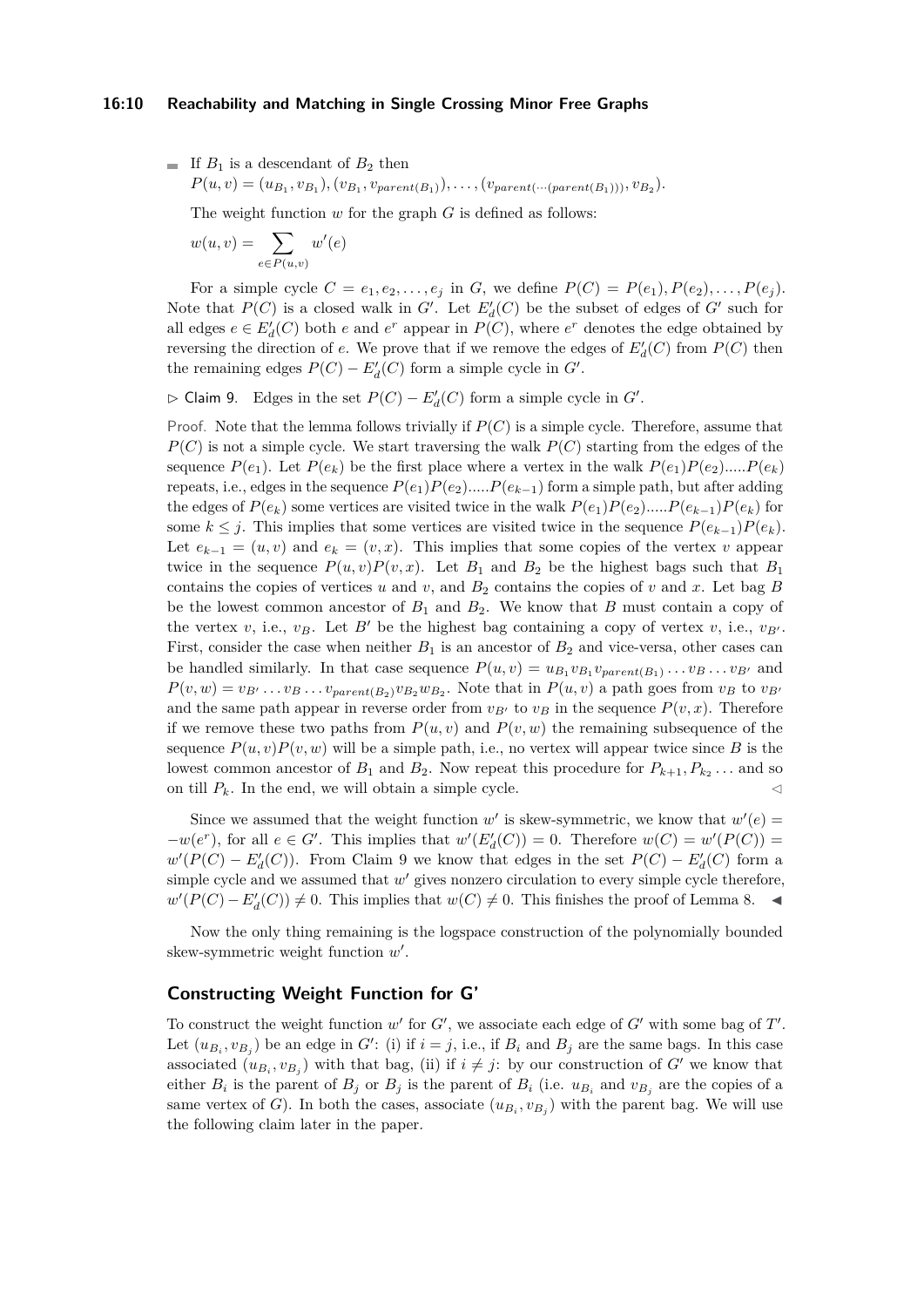$\triangleright$  Claim 10. For any cycle, *C* in *G'*, the bags of *T'* which have some edge of *C* associated with them, form a connected component in  $T'$ .

Proof. Note that if we treat each vertex in the bags of  $T'$  distinctly, then there is a one-to-one correspondence between vertices of  $G'$  and vertices in the bags of  $T'$ . Therefore, in  $T'$  a vertex of G' is identified by its corresponding vertex. Note that all the bags which contain vertices of the cycle  $C$  form a connected component in  $T'$ . We will now prove that if a bag *B* contains some vertices of *C*, then either *B* has some edges of *C* associate with it or no bag in the subtree rooted at *B* has any edge of *C* associated with it. From this, we can conclude that the bags which have some edges of *C* associated with them form a connected component in  $T'$ .

Assume that *B* is a bag which contains a vertex of *C* but no edge of *C* is associated with it. This implies that *C* never enters in any of the children of *B*. Because, let us assume it enters to some child  $B'$  of  $B$  through some vertex  $v_{B'}$  of  $B'$ . In that case, there will be an edge  $(v_B, v_{B'})$  of *C* associated with the bag *B*, which is a contradiction. Therefore subtree rooted at *B* will not have any edge of the cycle *C* associated with it. This finishes the proof. ◁

The weight function  $w'$  is similar to the one constructed for  $K_{3,3}$ -free and  $K_5$  free graphs [\[5\]](#page-14-7). We assign weights to the edges of the graph *G*′ depending upon the height of the bag they are associated with. The weights assigned to them are exponential in the height of the bags. Therefore, we need the height of a bag to be  $O(\log n)$  to obtain a polynomially bounded weight function. Hence similar to  $[5]$ , we define an auxiliary tree  $A(T')$  of the tree *T*<sup> $\prime$ </sup>. In some sense, *A*(*T*<sup> $\prime$ </sup>) is a balanced representation of *T*<sup> $\prime$ </sup>, therefore the height of *A*(*T*<sup> $\prime$ </sup>) is  $O(\log n)$ . Nodes in  $A(T')$  are the same as  $T'$ , i.e. the bags of  $T'$ , but the edges between the bags are inserted differently. The weight of an edge of *G*′ associated with a bag *B* of *T* ′ depends upon the height of the bag  $B$  in  $A(T')$ .

Auxiliary Tree. In order to construct the auxiliary tree from T', first, we find a node called *center* node  $c(T')$ . Make this node the root of the  $A(T')$ . Let  $T_1, T_2, \ldots, T_l$  be the subtrees obtained by deleting  $c(T')$  from  $T'$ . Recursively apply the same procedure on these subtrees and make  $c(T_1), c(T_2), \ldots, c(T_l)$  children of  $c(T)$ . If  $c(T)$  shares a separating set  $\tau$  with  $T_i$ then  $c(T_i)$  is said to be attached at  $\tau$  with  $c(T)$ . Center nodes are chosen in such a way that the resultant tree  $A(T')$  has height  $O(\log n)$ . Readers are referred to Section 3.3 of Arora et al. [\[5\]](#page-14-7) to see the logspace construction of  $A(T')$ . We use the same construction here. The height of the root of  $A(T')$  is defined as the number of nodes in the longest path from the root  $c(T)$  to a leaf node. The heights of other nodes are one less than that of their parent. From now on, we work with  $A(T')$ . We use the following two properties of the auxiliary tree.

- (i) Height of a node in  $A(T')$  is  $O(\log n)$ .
- (ii) If  $\tilde{T}$  is a subtree of  $T'$ , then there exists a bag  $B$  in  $\tilde{T}$  such that all the other bags of  $\tilde{T}$ are descendants of *B* in  $A(T')$ .

Now we define the weight function  $w'$  for the graph  $G'$ . Note that the graph induced by the set of edges associated with a bag  $B_i$  is either planar or constant size; we call these the components of  $G'$ .  $w'$  is a linear combination of two weight functions  $w_1$  and  $w_2$ .  $w_1$ gives nonzero circulation to those cycles which are completely contained within a component, and *w*<sup>2</sup> gives nonzero circulation to those cycles which span over at least two components. We define  $w_1$  and  $w_2$  separately for planar and constant size components. Let  $G'_{B_i}$  be the graph induced by the set of edges associated with the bag *B<sup>i</sup>* . Let *K* be a constant such that  $K > max(2^{m+2}, 7)$ , where *m* is the maximum number of edges associated with any constant size component.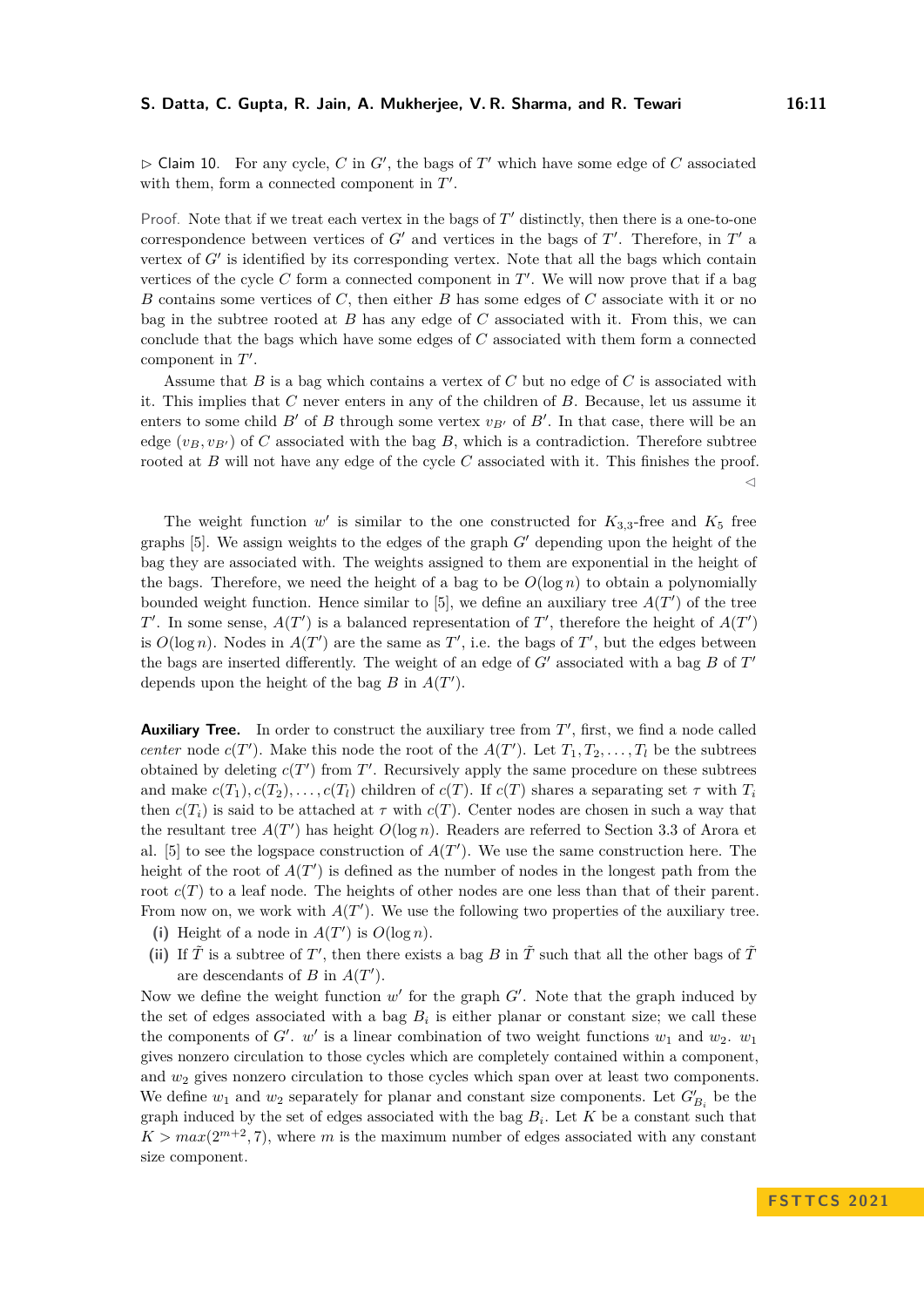#### **16:12 Reachability and Matching in Single Crossing Minor Free Graphs**

**If**  $G'_{B_i}$  is a planar component.  $w_1$  for such components is same as the weight function defined in [\[6\]](#page-14-4) for planar graphs. We know that given a planar graph *G*, its planar embedding can be computed in logspace [\[1\]](#page-13-4).

▶ **Theorem 11** ([\[6\]](#page-14-4))**.** *Given a planar embedding of a graph H, there exists a logspace computable function w such that for every cycle C* of *H, circulation of the cycle*  $w(C) \neq 0$ *.* 

The above weight function gives nonzero circulation to every cycle that is completely contained in a planar component.

The weight function  $w_2$  for planar components is defined as follows.  $w_2$  assigns weights to only those faces of the component, which are adjacent to some separating set. For a subtree of  $T_s$  of  $A(T')$ , let  $l(T_s)$  and  $r(T_s)$  denote the number of leaf nodes in  $T_s$  and root node of  $T_s$ , respectively. For a bag  $B_i$ ,  $h(B_i)$  denotes the height of the bag in  $A(T')$ . If  $B_i$  is the only bag in the subtree rooted at  $B_i$ , then each face in  $G'_{B_i}$  is assigned weight zero. Otherwise, let  $\tau$  be a separating set where some subtree  $T_i$  is attached to  $B_i$ . The faces adjacent to *τ* in  $G'_{B_i}$  are assigned weight  $2 \times K^{h(r(T_i))} \times l(T_i)$ . If a face is adjacent to more than one separating set, then the weight assigned to the face is the sum of the weights due to each separating set. The weight of a face is defined as the sum of the weights of the edges of the face in clockwise order. If we have a skew-symmetric weight function, then the weight of the clockwise cycle will be the sum of the weights of the faces inside the cycle [\[6\]](#page-14-4). Therefore assigning positive weights to every face inside a cycle will ensure that the circulation of the cycle is nonzero. Given weights on the faces of a graph, we can obtain weights for the edges so that the sum of the weights of the edges of a face remains the same as the weight of the face assigned earlier [\[23\]](#page-15-14).

**If**  $G'_{B_i}$  is a constant size component. For this type of component, we need only one weight function. Thus we set  $w_2$  to be zero for all the edges in  $G'_{B_i}$  and  $w_1$  is defined as follows. Let  $e_1, e_2, \ldots, e_k$  be the edges in the component  $Q_i$ , for some  $k \leq m$ . Edge  $e_j$  is assigned weight  $2^{i} \times K^{h(r(T_i))-1} \times l(T_i)$  (for some arbitrarily fixed orientation), Where  $T_i$  is the subtree of  $A(T')$  rooted at  $B_i$ . Note that for any subset of edges of  $G'_{B_i}$ , the sum of the weight of the edges in that subset is nonzero with respect to *w*1.

The final weight function is  $w' = \langle w_1 + w_2 \rangle$ . Since the maximum height of a bag in  $A(T')$ is  $O(\log n)$ , the weight of an edge is at most  $O(n^c)$ , for some constant  $c > 0$ .

<span id="page-11-0"></span> $\blacktriangleright$  **Lemma 12.** For a cycle C in G' sum of the weights of the edges of C associated with the *bags in a subtree*  $T_i$  *of*  $A(T')$  *is*  $\langle K^{h(r(T_i))} \times l(T_i) \rangle$ .

**Proof.** Let  $w(C_{T_i})$  denotes the sum of the weight of the edges of a cycle C associated with the bags in  $T_i$ . We prove the Lemma by induction on the height of the root of the subtrees of  $A(T')$ . Note that the Lemma holds trivially for the base case when the height of the root of a subtree is 1.

*Induction hypothesis*: Assume that it holds for all the subtrees such that the height of their root is  $\langle h(r(T_i)) \rangle$ .

Now we will prove it for  $T_i$ . Let  $T_i^1, T_i^2, \ldots, T_i^k$  be the subtrees attached to  $r(T_i)$ .

First, consider the case when  $G'_{r(T_i)}$  is a constant size graph: In this case, we know that the sum of the weights of the edges of *C* associated with  $r(T_i)$  is  $\leq \sum_{j=1}^{m} 2^j \times K^{h(r(T_i))-1} \times l(T_i)$ and by the induction hypothesis, we know that  $w(C_{T_i^j}) < K^{h(r(T_i^j))} \times l(T_i^j)$ , for all  $j \in [k]$ .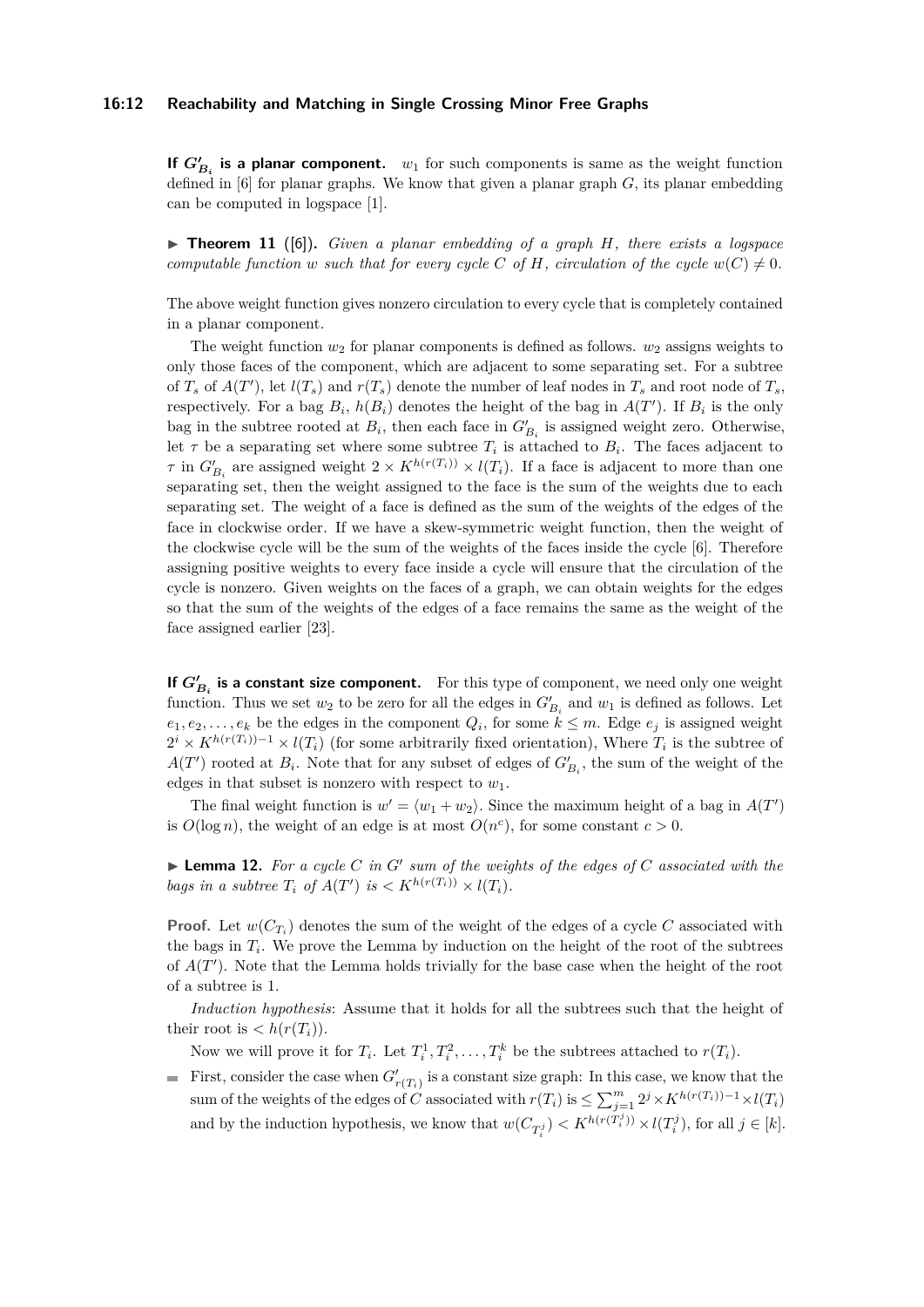Therefore,

$$
w(C_{T_i}) \leq \sum_{j=1}^m 2^j \times K^{h(r(T_i))-1} \times l(T_i) + \sum_{j=1}^k K^{h(r(T_i^j))} \times l(T_i^j)
$$
  
\n
$$
w(C_{T_i}) \leq (2^{m+1}-1) \times K^{h(r(T_i))-1} \times l(T_i) + K^{h(r(T_i))-1} \times l(T_i)
$$
  
\n
$$
w(C_{T_i}) \leq (2^{m+1}) \times (K^{h(r(T_i))-1} \times l(T_i)) \qquad [K > 2^{m+2}]
$$
  
\n
$$
w(C_{T_i}) \leq K^{h(r(T_i))} \times l(T_i)
$$

When  $G'_{r(T_i)}$  is a planar graph: let  $\tau_1, \tau_2, \ldots, \tau_k$  be the separating sets present in  $G'_{r(T_i)}$ such that the subtree  $T_i^j$  is attached to  $r(T_i)$  at  $\tau_j$ , for all  $j \in [k]$ . A separating set can be present in at most 3 faces. Thus it can contribute  $2 \times 3 \times K^{h(r(T_i^j))} \times l(T_i^j)$  to the circulation of the cycle *C*. Therefore,

$$
w(C_{T_i}) \leq \sum_{j=1}^k 6 \times K^{h(r(T_i^j))} \times l(T_i^j) + \sum_{j=1}^k K^{h(r(T_i^j))} \times l(T_i^j)
$$
  
\n
$$
w(C_{T_i}) \leq 7 \times K^{h(r(T_i))-1} \times l(T_i)
$$
  
\n
$$
w(C_{T_i}) \leq K^{h(r(T_i))} \times l(T_i)
$$
  
\n
$$
[K > 7]
$$

<span id="page-12-1"></span> $\blacktriangleright$  **Lemma 13.** For a cycle, C in G let  $B_i$  be the unique highest bag in  $A(T')$  that have some *edges of C associated with it. Then the sum of the weights of the edges of C associated with B<sup>i</sup> will be more than that of the rest of the edges of C associated with the other bags.*

**Proof.** Let  $T_i$  be the subtree of  $A(T')$  rooted at  $B_i$ . We know that sum of the weights of the edges of C associated  $B_i$  is  $\geq 2 \times K^{h(r(T_i))-1} \times l(T_i)$ . Let  $T_i^1, T_i^2, \ldots, T_i^k$  be the subtree of  $T_i$ rooted at children of *B<sup>i</sup>* . By Lemma [12,](#page-11-0) we know that the sum of the weight of the edges of *C* associated with the bags in these subtrees is  $\langle \sum_{j=1}^k K^{h(r(T_i^j))} \times l(T_i^j) = K^{h(r(T_i))-1} \times l(T_i)$ . Therefore, the lemma follows.  $\blacktriangleleft$ 

<span id="page-12-2"></span> $\blacktriangleright$  **Lemma 14.** *Circulation of a simple cycle C in the graph G' is nonzero with respect to*  $w'$ *.* 

**Proof.** If *C* is contained within a component, i.e., its edges are associated with a single bag *Bi* , then we know that *w*<sup>1</sup> assigns nonzero circulation to *C*. Suppose the edges of *C* are associated with more than one bag in  $T'$ . By Claim [10,](#page-9-1) we know that these bags form a connected component. By the (ii) property of  $A(T')$ , we know that there is a unique highest bag  $B_i$  in  $A(T')$  which have edges of  $C$  associated with it. Therefore from Lemma [13](#page-12-1) we know that the circulation of  $C$  will be nonzero.  $\blacktriangleleft$ 

**Proof of Theorem [1.](#page-1-0)** Proof of Theorem [1](#page-1-0) follows from Lemma [8](#page-8-1) and [14.](#page-12-2)

## <span id="page-12-0"></span>**4 Maximum Matching**

In this section, we consider the complexity of the maximum matching problem in single crossing minor free graphs. Recently Datta et al. [\[8\]](#page-14-14) have shown that the bipartite maximum matching can be solved in SPL in the planar, bounded genus,  $K_{3,3}$ -free and  $K_5$ -free graphs.

Their techniques can be extended to any graph class where nonzero circulation weights can be assigned in logspace. For constructing a maximum matching in  $K_{3,3}$ -free and  $K_5$ -free bipartite graphs, they use the logspace algorithm of [\[5\]](#page-14-7) as a black box. Since from Theorem [1](#page-1-0) nonzero circulation weights can be computed for the more general class of any single crossing minor free graphs, we get the bipartite maximum matching result of Corollary [2.](#page-1-1)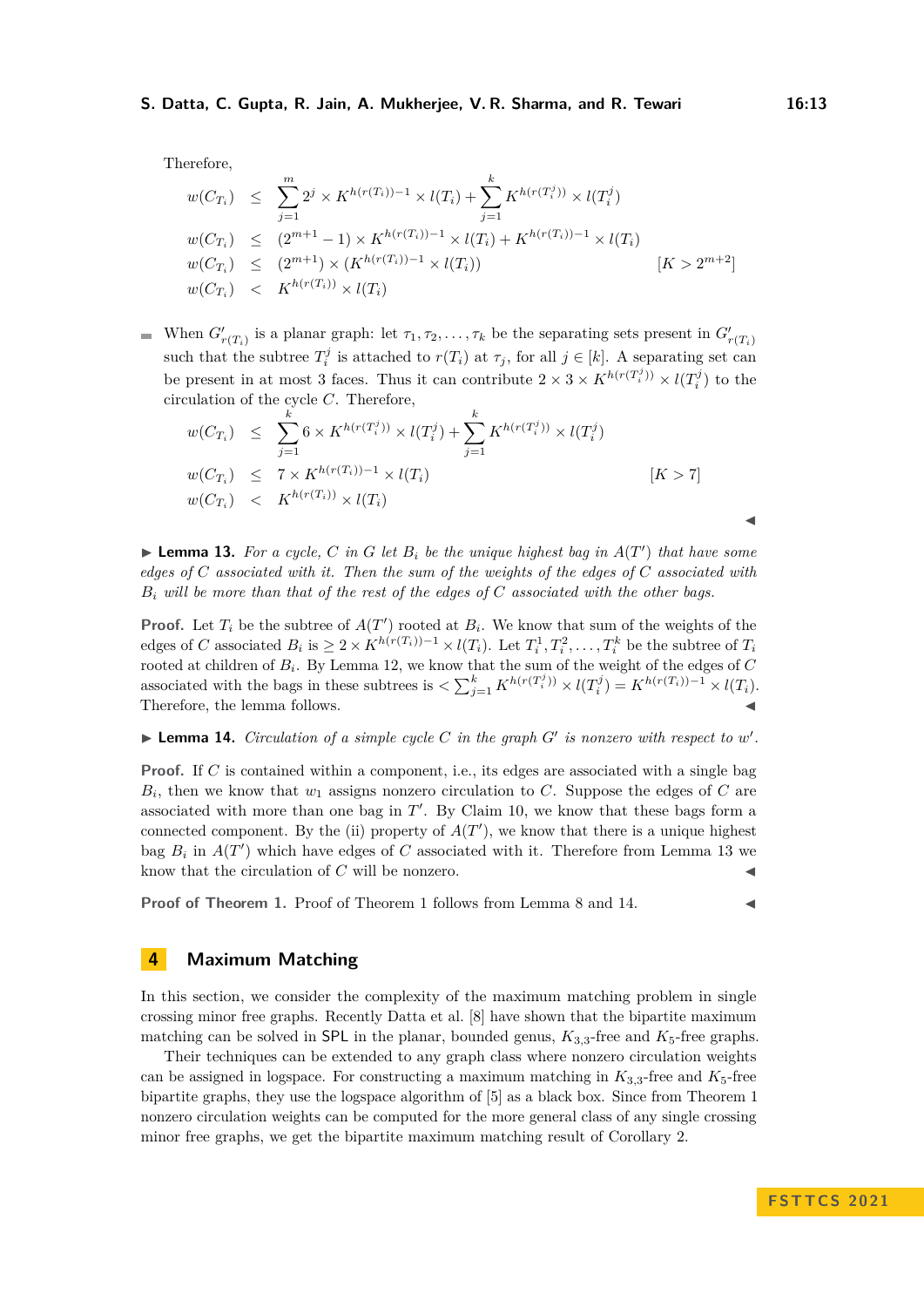#### **16:14 Reachability and Matching in Single Crossing Minor Free Graphs**

In a related work recently, Eppstein and Vazirani [\[16\]](#page-14-0) have shown an NC algorithm for the case when the graph is not necessarily bipartite. However, the result holds only for constructing perfect matchings. In non-bipartite graphs, there is no known parallel (e.g., NC) or space-efficient algorithm for deterministically constructing a maximum matching even in the case of planar graphs [\[30,](#page-15-8) [8\]](#page-14-14). Datta et al. [\[8\]](#page-14-14) givelo an approach to design a *pseudo-deterministic* NC algorithm for this problem. Pseudo-deterministic algorithms are probabilistic algorithms for search problems that produce a unique output for each given input with high probability. That is, they return the same output for all but a few of the possible random choices. We call an algorithm pseudo-deterministic NC if it runs in RNC and is pseudo-deterministic.

Using the Gallai-Edmonds decomposition theorem, [\[8\]](#page-14-14) shows that the search version of the maximum matching problem reduces to determining the size of the maximum matching in the presence of algorithms to (a) find a perfect matching and to (b) solve the bipartite version of the maximum matching, all in the same class of graphs. This reduction implies a pseudo-deterministic NC algorithm as we only need to use randomization for determining the size of the matching, which always returns the same result. For single crossing minor free graphs, using the NC algorithm of [\[16\]](#page-14-0) for finding a perfect matching and our SPL algorithm for finding a maximum matching in bipartite graphs, we have the following result:

▶ **Theorem 15.** *Maximum matching in single-crossing minor free graphs (not necessarily bipartite) is in pseudo-deterministic* NC*.*

# <span id="page-13-3"></span>**5 Conclusion**

We have given a construction of a nonzero circulation weight function for the class of graphs that can be expressed as 3-clique-sums of planar and constant treewidth graphs. However, it seems that our technique can be extended to the class of graphs that can be expressed as 3-clique-sums of constant genus and constant treewidth graphs. Further extending our results to larger graph classes would require fundamentally new techniques. This is so because the most significant bottleneck in parallelizing matching algorithms for larger graph classes such as apex minor free graphs or *H*-minor free graphs for a finite *H* is the absence of a parallel algorithm for the structural decomposition of such families. Thus we would need to revisit the Robertson-Seymour graph minor theory to parallelize it. This paper thus serves the dual purpose of delineating the boundaries of the known regions of parallel (bipartite) matching and reachability and as an invitation to the vast unknown of parallelizing the Robertson-Seymour structure theorems.

#### **References**

- <span id="page-13-4"></span>**1** Eric Allender and Meena Mahajan. The complexity of planarity testing. *Information and Computation*, 189:117–134, 2004.
- <span id="page-13-0"></span>**2** Eric Allender, Klaus Reinhardt, and Shiyu Zhou. Isolation, matching, and counting: Uniform and nonuniform upper bounds. *Journal of Computer and System Sciences*, 59:164–181, 1999.
- <span id="page-13-2"></span>**3** Nima Anari and Vijay V. Vazirani. Matching is as easy as the decision problem, in the NC model. In Thomas Vidick, editor, *11th Innovations in Theoretical Computer Science Conference, ITCS 2020, January 12-14, 2020, Seattle, Washington, USA*, volume 151 of *LIPIcs*, pages 54:1–54:25. Schloss Dagstuhl - Leibniz-Zentrum für Informatik, 2020.
- <span id="page-13-1"></span>**4** Nima Anari and Vijay V. Vazirani. Planar graph perfect matching is in nc. *J. ACM*, 67(4), May 2020. [doi:10.1145/3397504](https://doi.org/10.1145/3397504).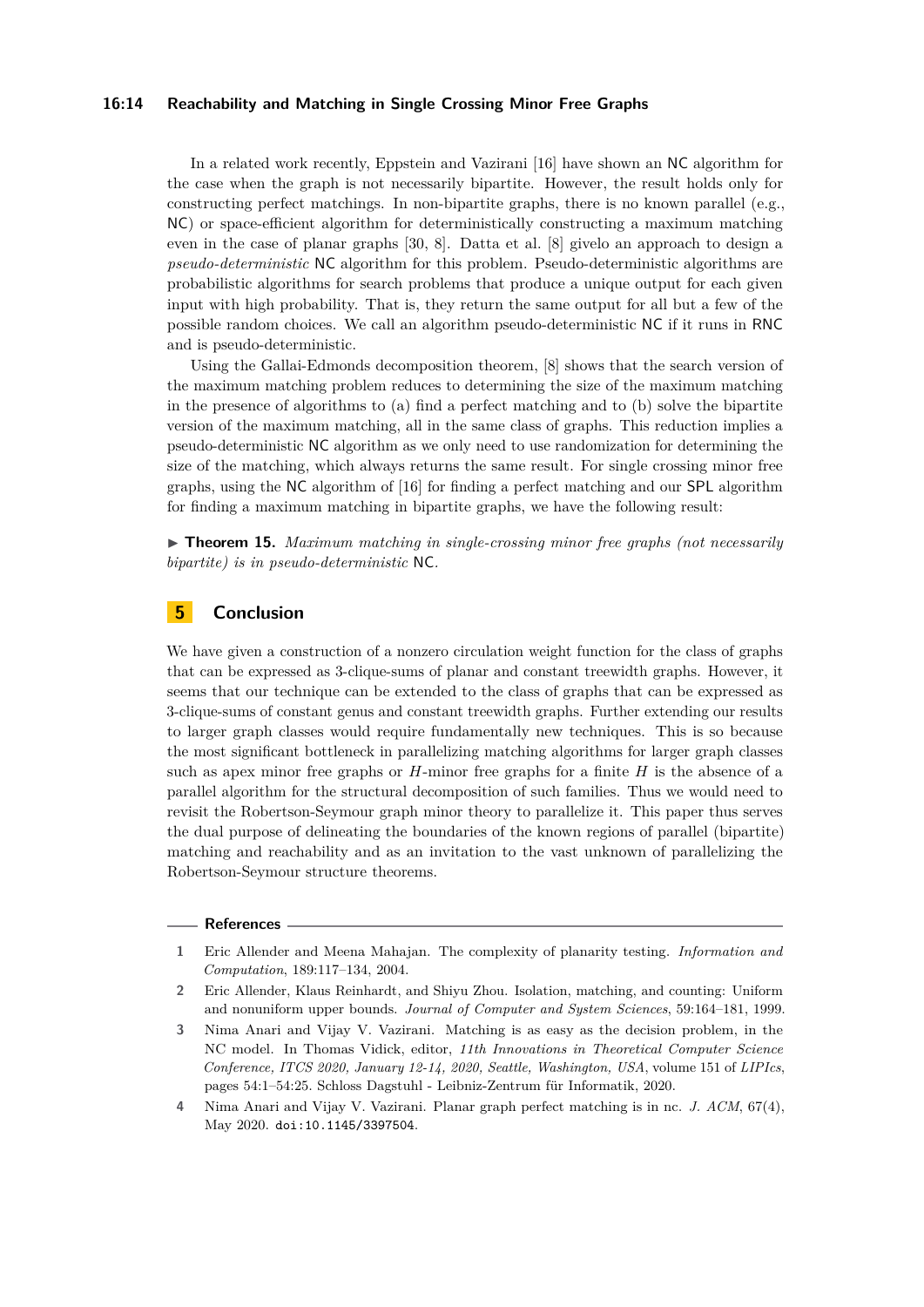- <span id="page-14-7"></span>**5** Rahul Arora, Ashu Gupta, Rohit Gurjar, and Raghunath Tewari. Derandomizing isolation lemma for *k*3*,*3-free and *k*5-free bipartite graphs. In *33rd Symposium on Theoretical Aspects of Computer Science, STACS 2016, February 17-20, 2016, France*, pages 10:1–10:15, 2016.
- <span id="page-14-4"></span>**6** Chris Bourke, Raghunath Tewari, and N. V. Vinodchandran. Directed planar reachability is in unambiguous log-space. *ACM Transactions on Computation Theory*, 1(1):1–17, 2009. [doi:10.1145/1490270.1490274](https://doi.org/10.1145/1490270.1490274).
- <span id="page-14-12"></span>**7** Erin W. Chambers and David Eppstein. Flows in one-crossing-minor-free graphs. *J. Graph Algorithms Appl.*, 17(3):201–220, 2013.
- <span id="page-14-14"></span>**8** Samir Datta, Raghav Kulkarni, Ashish Kumar, and Anish Mukherjee. Planar maximum matching: Towards a parallel algorithm. In Wen-Lian Hsu, Der-Tsai Lee, and Chung-Shou Liao, editors, *29th International Symposium on Algorithms and Computation, ISAAC 2018, December 16-19, 2018, Jiaoxi, Yilan, Taiwan*, volume 123 of *LIPIcs*, pages 21:1–21:13. Schloss Dagstuhl - Leibniz-Zentrum für Informatik, 2018. [doi:10.4230/LIPIcs.ISAAC.2018.21](https://doi.org/10.4230/LIPIcs.ISAAC.2018.21).
- <span id="page-14-5"></span>**9** Samir Datta, Raghav Kulkarni, and Sambuddha Roy. Deterministically isolating a perfect matching in bipartite planar graphs. *Theory Comput. Syst.*, 47(3):737–757, 2010.
- <span id="page-14-6"></span>**10** Samir Datta, Raghav Kulkarni, Raghunath Tewari, and N.V. Vinodchandran. Space complexity of perfect matching in bounded genus bipartite graphs. *Journal of Computer and System Sciences*, 78(3):765–779, 2012. In Commemoration of Amir Pnueli. [doi:10.1016/j.jcss.](https://doi.org/10.1016/j.jcss.2011.11.002) [2011.11.002](https://doi.org/10.1016/j.jcss.2011.11.002).
- <span id="page-14-11"></span>**11** Samir Datta, Pankaj Kumar, Anish Mukherjee, Anuj Tawari, Nils Vortmeier, and Thomas Zeume. Dynamic complexity of reachability: How many changes can we handle? In *47th International Colloquium on Automata, Languages, and Programming, ICALP 2020, July 8-11, 2020, Saarbrücken, Germany (Virtual Conference)*, pages 122:1–122:19, 2020.
- <span id="page-14-13"></span>**12** Erik D. Demaine, Mohammad Taghi Hajiaghayi, Naomi Nishimura, Prabhakar Ragde, and Dimitrios M. Thilikos. Approximation algorithms for classes of graphs excluding single-crossing graphs as minors. *J. Comput. Syst. Sci.*, 69(2):166–195, 2004.
- <span id="page-14-2"></span>**13** Edsger W. Dijkstra. A note on two problems in connexion with graphs. *Numerische Mathematik*, 1:269–271, 1959.
- <span id="page-14-3"></span>**14** Jack Edmonds. Paths, trees and flowers. *Canadian Journal Of Mathematics*, pages 449–467, 1965.
- <span id="page-14-15"></span>**15** Michael Elberfeld, Andreas Jakoby, and Till Tantau. Logspace versions of the theorems of bodlaender and courcelle. In *FOCS '10: Proceedings of the 51st Annual IEEE Symposium on Foundations of Computer Science*, 2010. URL: [http://www.eccc.uni-trier.de/report/](http://www.eccc.uni-trier.de/report/2010/062/) [2010/062/](http://www.eccc.uni-trier.de/report/2010/062/).
- <span id="page-14-0"></span>**16** David Eppstein and Vijay V. Vazirani. NC algorithms for computing a perfect matching and a maximum flow in one-crossing-minor-free graphs. *SIAM J. Comput.*, 50(3):1014–1033, 2021.
- <span id="page-14-10"></span>**17** Stephen A. Fenner, Rohit Gurjar, and Thomas Thierauf. Bipartite perfect matching is in Quasi-NC. In *Proceedings of the 48th Annual ACM SIGACT Symposium on Theory of Computing, STOC 2016, Cambridge, MA, USA, June 18-21, 2016*, pages 754–763, 2016.
- <span id="page-14-1"></span>**18** L. R. Ford, Jr. and D. R. Fulkerson. Maximal flow through a network. *Canadian Journal of Mathematics*, 8:399–404, 1956. [doi:10.4153/CJM-1956-045-5](https://doi.org/10.4153/CJM-1956-045-5).
- <span id="page-14-8"></span>**19** Chetan Gupta, Vimal Raj Sharma, and Raghunath Tewari. Reachability in O(log n) Genus Graphs is in Unambiguous Logspace. In *36th International Symposium on Theoretical Aspects of Computer Science, STACS 2019, March 13-16, 2019, Berlin, Germany*, pages 34:1–34:13, 2019.
- <span id="page-14-9"></span>**20** Chetan Gupta, Vimal Raj Sharma, and Raghunath Tewari. Efficient Isolation of Perfect Matching in O(log n) Genus Bipartite Graphs. In Javier Esparza and Daniel Krá?, editors, *45th International Symposium on Mathematical Foundations of Computer Science (MFCS 2020)*, volume 170 of *Leibniz International Proceedings in Informatics (LIPIcs)*, pages 43:1–43:13, Dagstuhl, Germany, 2020. Schloss Dagstuhl–Leibniz-Zentrum für Informatik.